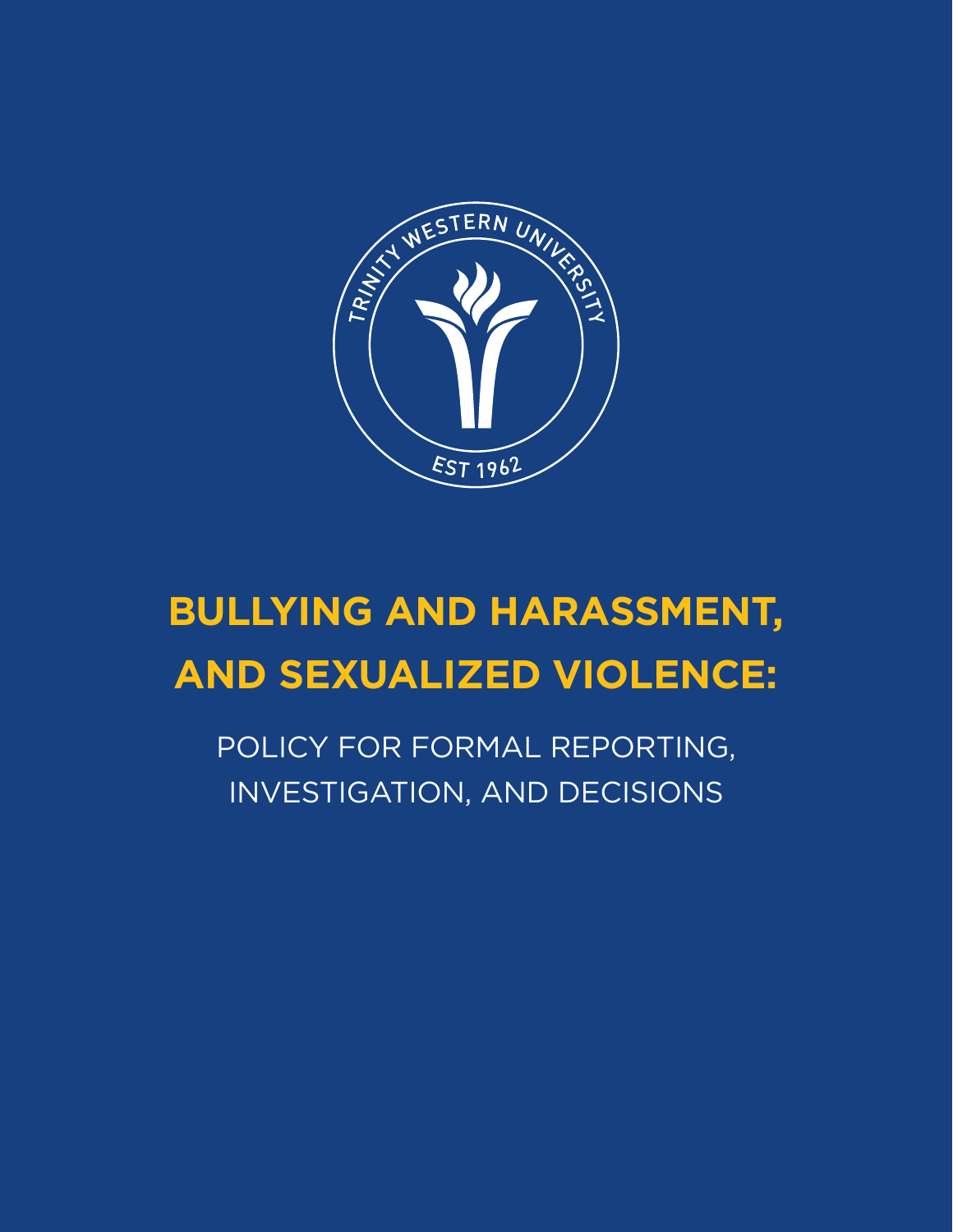

*Mission*

THE MISSION OF TRINITY WESTERN UNIVERSITY, AS AN ARM OF THE CHURCH, IS TO DEVELOP GODLY CHRISTIAN LEADERS: POSITIVE, GOAL-ORIENTED UNIVERSITY GRADUATES WITH THOROUGHLY CHRISTIAN MINDS; GROWING DISCIPLES OF JESUS CHRIST WHO GLORIFY GOD THROUGH FULFILLING THE GREAT COMMISSION, SERVING GOD AND PEOPLE IN THE VARIOUS MARKETPLACES OF LIFE.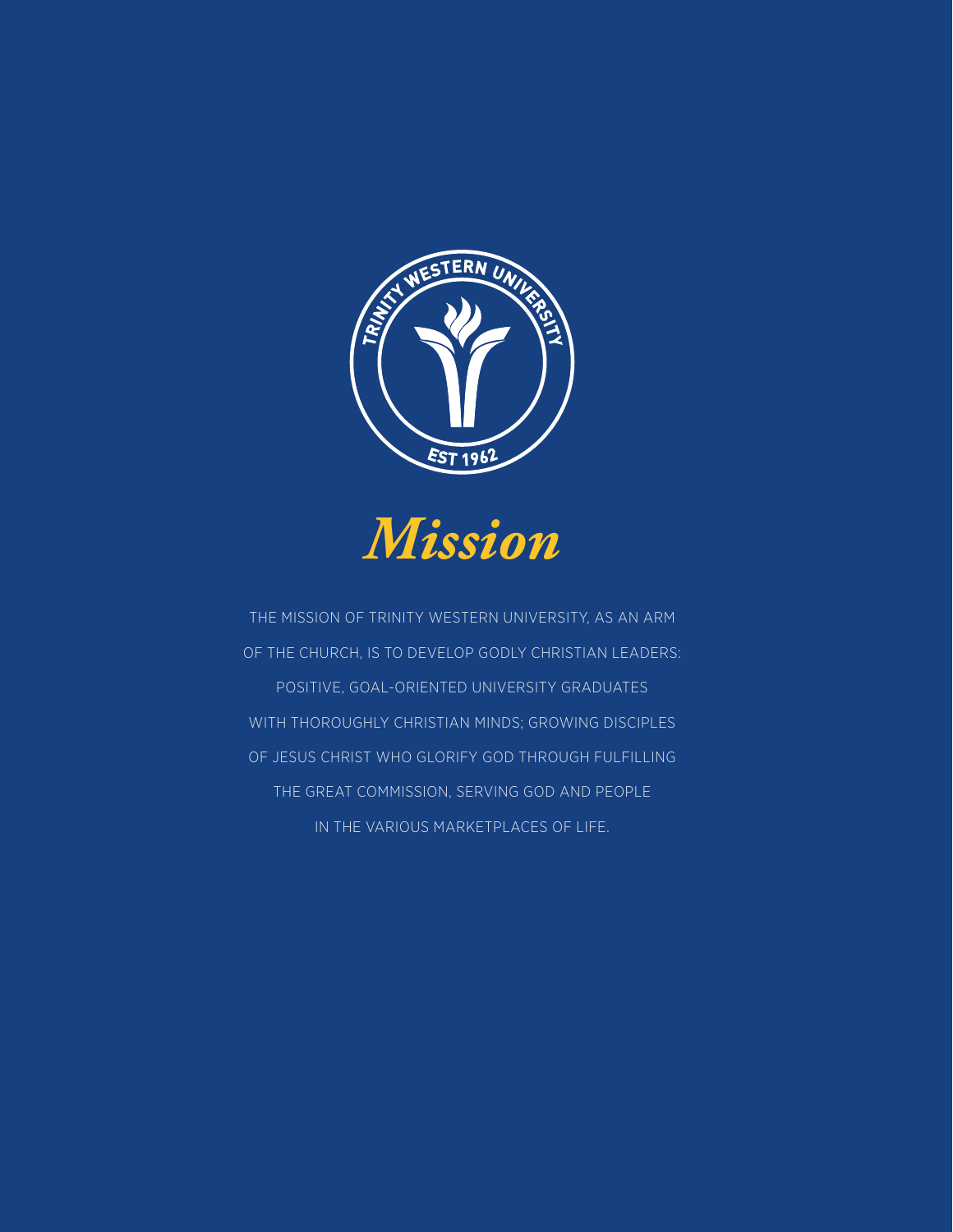# **CONTENTS**

| 3.2. Process for Complainant Making a Formal Report, Including Steps Before an Investigation 7 |  |
|------------------------------------------------------------------------------------------------|--|
|                                                                                                |  |
| 3.4. Special Procedures Prior to Investigation - Executive Leadership Team (ELT) 12            |  |
|                                                                                                |  |
|                                                                                                |  |
|                                                                                                |  |
|                                                                                                |  |
|                                                                                                |  |
| 4.5. Investigator's Summary Provided to SHO, Complainant, and Respondent 14                    |  |
| 4.6. Complainant and Respondent May Provide Additional Written Submissions to SHO14            |  |
| 4.7. SHO Issues Decision Regarding Formal Report to Complainant and Respondent                 |  |
| 4.8. SHO Works in Conjunction With Appropriate Authority for Follow-Up and Issues              |  |
|                                                                                                |  |
|                                                                                                |  |
|                                                                                                |  |
| 6.2. SHO Appoints an Appeal Committee and Forwards the Appeal to the Committee 17              |  |
|                                                                                                |  |
|                                                                                                |  |
|                                                                                                |  |
|                                                                                                |  |
|                                                                                                |  |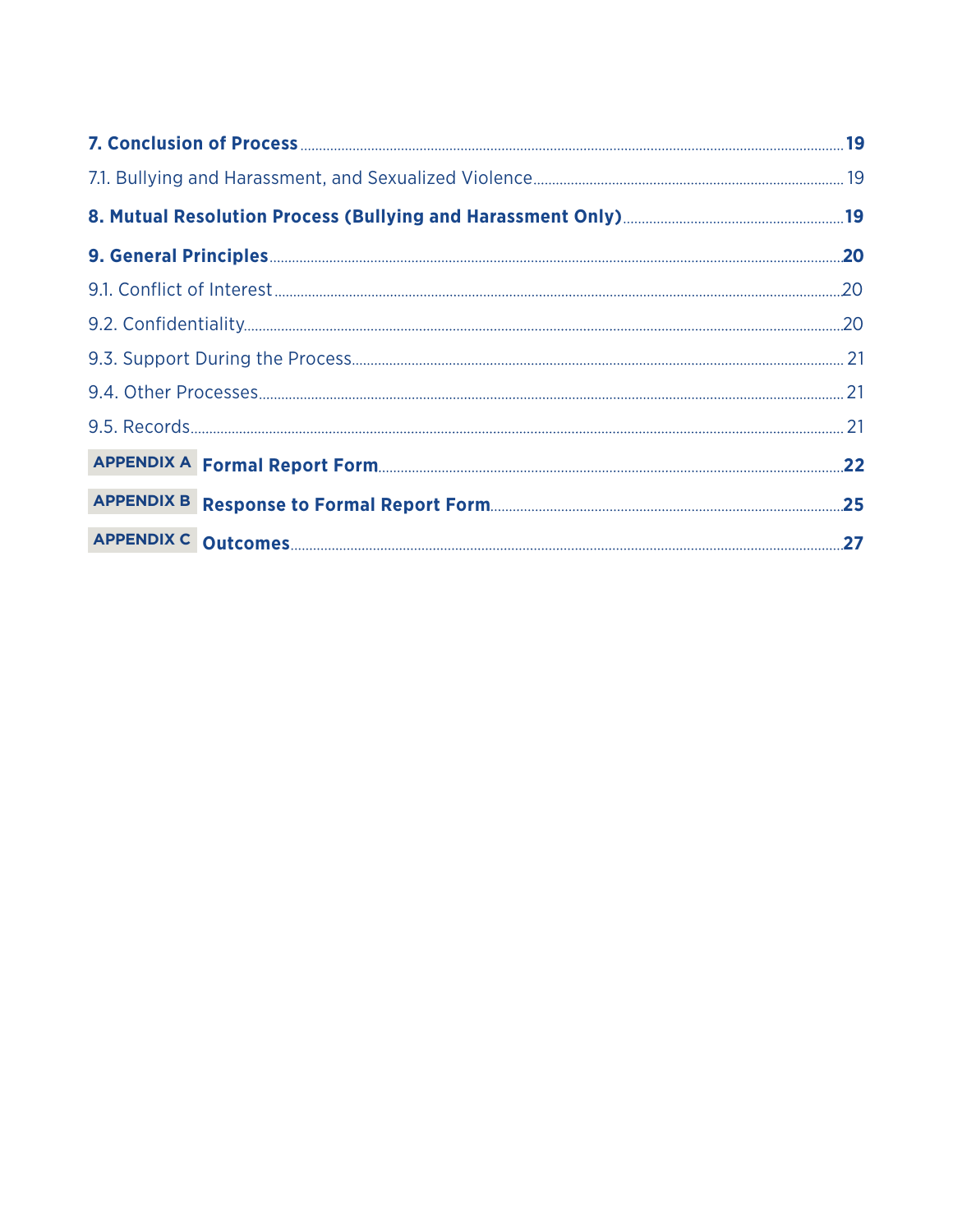### **1. GENERAL PRINCIPLES**

Procedures in this document are intended to clarify the process of addressing reports related to the Bullying and Harassment Policy and the Sexualized Violence Policy at Trinity Western University. These procedures are designed to ensure both types of reports are investigated in a way that ensures due process, meets the objectives and responsibilities of both policies, and utilizes the resources available at the university to help students, employees, and members of the community through the process.

The university recognizes the difference between these two sets of policies, and that reports for each require a different response. These procedures are therefore designed to be flexible where appropriate, recognizing that each situation is unique, especially considering the need for survivor-centred approaches to assisting individuals impacted by sexualized violence.

All distinct differences between the two policies (e.g., reporting timelines) will be clearly outlined in the procedures. Depending on the nature of the report, the Senior Harassment Officer (SHO) may take reasonable steps to vary these procedures to ensure the health and safety of individuals participating in the process.

### **2. OPTIONS BEFORE MAKING A FORMAL REPORT**

### 2.1. BULLYING AND HARASSMENT

### 2.1.1. Attempts to resolve concerns related to bullying and harassment

A person who is confronted with behaviour that may constitute harassment should, if possible and reasonable to do so, speak with the alleged harasser to make it known to them that the behaviour is unwelcome, offensive, and violates the Bullying and Harassment Policy. In this Christian community, this action is expected to be sufficient to compel the alleged harasser to understand the seriousness of their actions in light of Scripture (ref. John 13:34, 35; Romans 12:9–21; Ephesians 4:31), to be truly contrite, to seek forgiveness, to immediately stop the conduct, and to act in a Christlike manner moving forward.

### 2.1.2. Discussions of concerns related to Bullying and Harassment

If confronting the alleged harasser is not possible, or if the alleged harasser continues the behaviour after being asked to stop, Complainants are encouraged to seek advice from a Contact Person to discuss their concerns and options for resolution. Employees may also want to discuss concerns and options for resolution with Human Resources or their Supervisor/Deans. Students may want to discuss concerns and options with a member of Student Life.

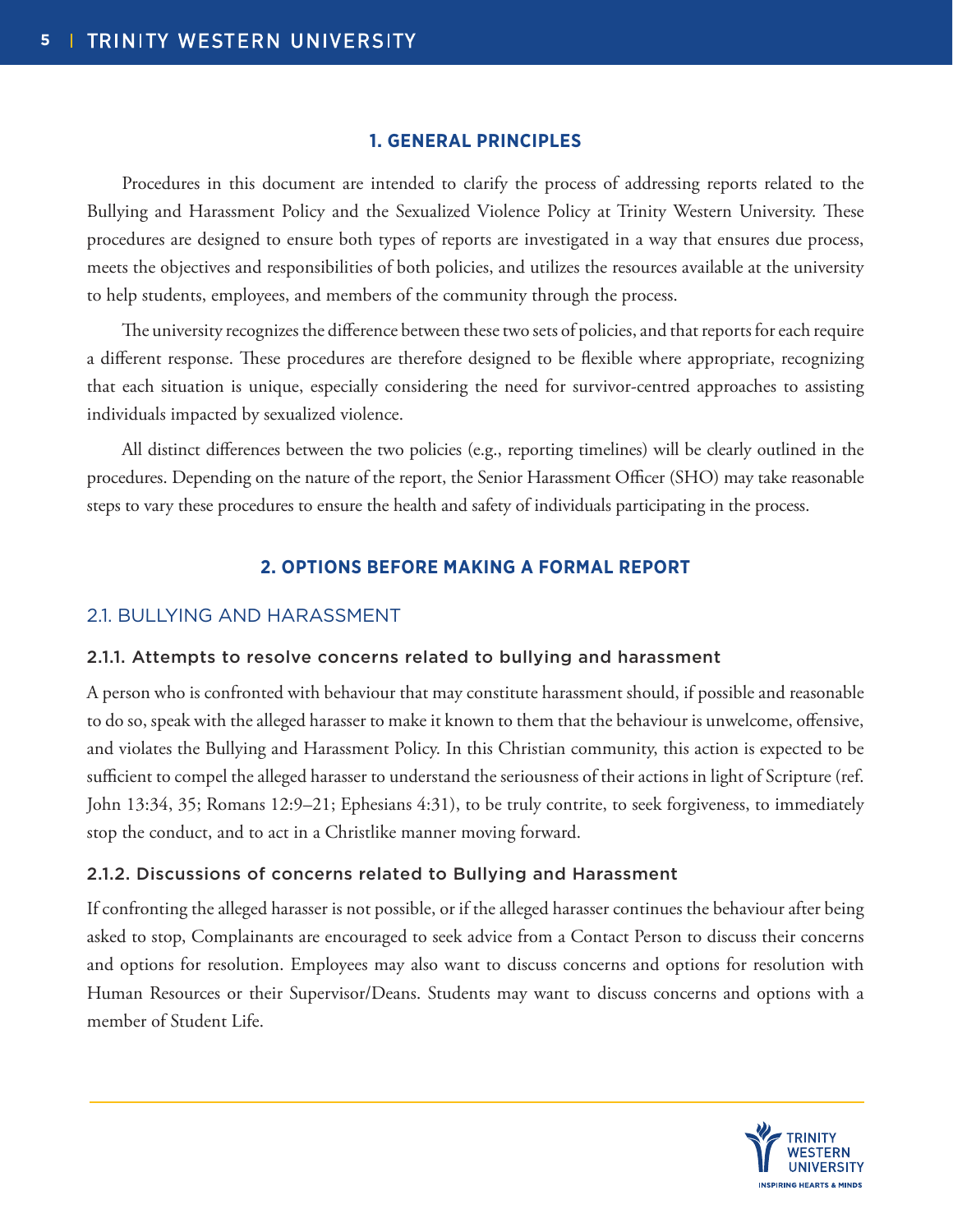Initially, the Complainant may wish to tell their story without naming the alleged Respondent. Any Trinity Western University employee who is helping a Complainant consider options for resolution should make the Complainant aware that once they name the Respondent and share details, the incident will be considered a Formal Report and the University must ensure it is appropriately resolved. Similarly, once the Complainant chooses a resolution process, the Complainant will need to identify the Respondent so the issue can be resolved.

After discussing options, the Complainant may choose to

- **A –** discuss concerns directly with the Respondent, with or without the assistance of a Contact Person, their Supervisor/Dean, or Human Resources (for employees), or a member of the Student Life Staff (for students) to determine if the matter can be resolved informally;
- **B –** request that a Contact Person meet with the alleged harasser to discuss the complaint and to determine whether the matter can be resolved informally;
- **C –** request that the Senior Harassment Officer appoint a mediator to mediate the issue;
- **D –** initiate a mutual resolution (see section 8);
- **E –** decide to proceed to a Formal Report (see section 3); or
- **F –** decide to take no further action.

Although the Informal Resolution Options are encouraged whenever appropriate, Complainants are not required to pursue these options and may instead choose to make a Formal Report immediately.

### 2.2. SEXUALIZED VIOLENCE

### 2.2.1. Disclosures related to Sexualized Violence

The university recognizes that survivors and those impacted by sexualized violence may want to make a disclosure to any member of the university community without making a formal report. For these types of disclosures, telling their story and naming the other individual(s) does not automatically start an investigation process. Survivors and those impacted by Sexualized Violence may also immediately proceed to submit a Formal Report if they wish. Please see the Sexualized Violence Policy for more information on the difference between a disclosure and a report related to incidents of sexualized violence.

University employees are not obligated to report any disclosures of sexualized violence that they receive, unless one of the exceptions in section 10.2 of the Sexualized Violence Policy applies. In all other instances, individuals who receive disclosures from a person should first obtain that person's consent before sharing any information about them.

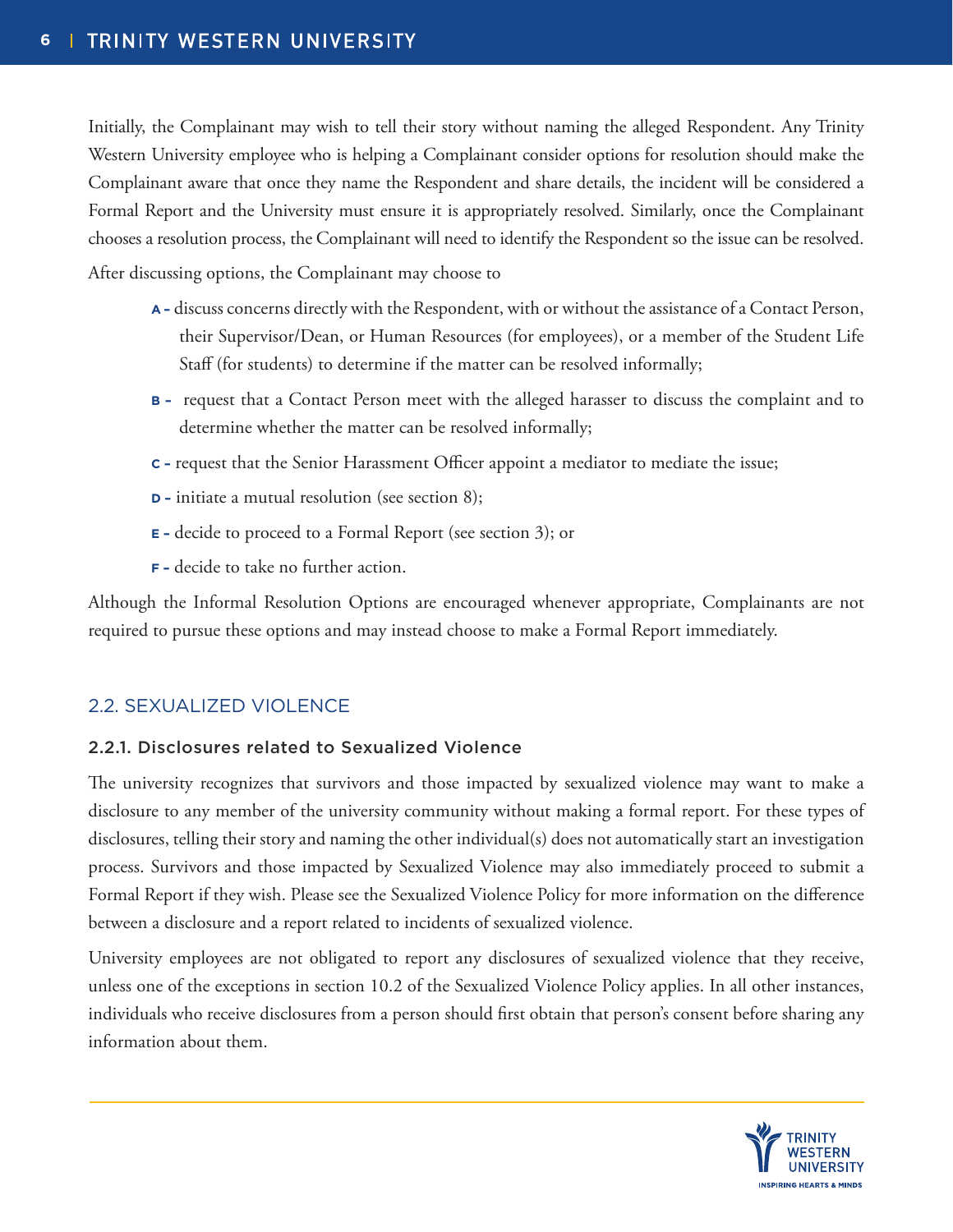University employees who receive disclosures must make survivors and those impacted by Sexualized Violence aware of their right to connect with a Contact Person to discuss their options and should also encourage them to access appropriate supports.

### **3. FORMAL REPORTS**

### 3.1. TIMELINESS OF FORMAL REPORTS

#### 3.1.1. Bullying and Harassment

Reports of bullying and harassment are sensitive issues. Therefore, the university needs to have a reporting process that is as timely as possible. To ensure effective follow-up, Formal Reports must be submitted as soon as possible and no later than one year after the date on which the alleged acts identified in the Formal Report took place.

### 3.1.2. Sexualized Violence

For reports of sexualized violence, the university recognizes that survivors and those impacted by sexualized violence may not be ready to disclose or report immediately after an incident; therefore, there is no time limit for individuals disclosing or reporting their experiences under the Sexualized Violence Policy. However, the university's ability to investigate or take action may be limited depending on when it receives a report.

### 3.2. PROCESS FOR COMPLAINANT MAKING A FORMAL REPORT, INCLUDING STEPS BEFORE AN INVESTIGATION

### 3.2.1. Complainant makes Formal Report

Formal Reports must be made in writing and must include the information required as set out in the form (see Appendix A: Formal Report Form). It is recommended that Complainants use the form to ensure they provide all relevant information.

The Complainant may wish to seek assistance from a Contact Person while preparing the Formal Report to understand all the options and to get support. During initial contact to discuss the Formal Report, the Contact Person shall

- **A –** meet with the Complainant as soon as possible after the Complainant makes contact and expresses a desire to file a Formal Report (ideally within 48 hours);
- **B –** obtain facts about the alleged incident from the Complainant;
- **C –** explain to the Complainant that

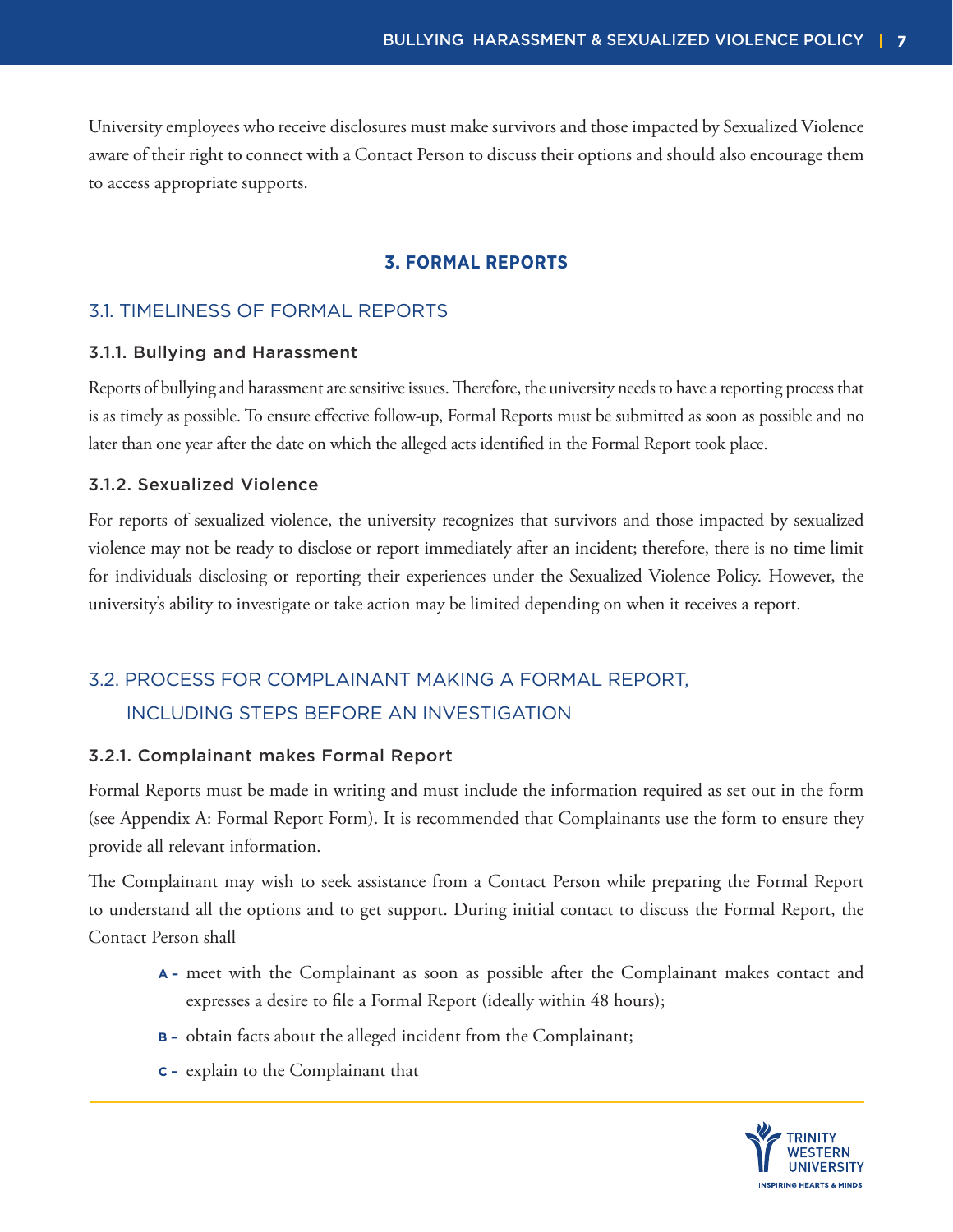- **I –** all reports are treated as confidential to the extent set out in the Bullying and Harassment and Sexualized Violence policies, and
- **II –** investigative action will be taken only after a Formal Report has been filed;
- **D** reiterate that it is the Complainant's right to be accompanied by a support person of their choice, including legal counsel, at any stage of the Formal Report process;
- **E –** explain to the Complainant the process and potential outcomes of initiating and participating in an investigation so that the Complainant can make informed decisions; and
- **F –** ask the Complainant to sign a written acknowledgement that the process has been explained to them and that they understand it.

The Complainant does not have to speak to a Contact Person before submitting a Formal Report but must still send the Formal Report to a Contact Person once it is complete.

The Contact Person will confirm receipt of the Formal Report from the Complainant; every effort shall be made to do this within seven (7) calendar days of receipt of a completed Formal Report form. At this time, the Contact Person will determine whether the Complainant has further questions. The Contact Person will also ensure that they have reviewed the process outlined above with the Complainant.

### 3.2.2. Contact Person notifies Senior Harassment Officer (SHO)

The Contact Person will inform the SHO within 48 hours of receiving a Formal Report, and will make every effort to meet with the SHO within seven (7) calendar days of receipt of a Formal Report to review the case. The Contact Person will also forward all relevant documentation to the SHO.

### 3.2.3. SHO decides whether to investigate

If the SHO decides to proceed with an investigation, they will notify the Contact Person within five (5) business days of receiving the Complainant's Formal Report. The Contact Person will then confirm with the Complainant that the Formal Report is being investigated and notify the Respondent.

The SHO may decline to initiate an investigation when the SHO reasonably believes that

- **A –** there is insufficient information to proceed with an investigation;
- **B –** it would be more appropriate to proceed under another university policy, process, or employment agreement;
- **C –** the allegation has already been adequately addressed by another process;
- **D** the allegation should be put in abeyance pending the resolution of another process (including but not limited to a criminal investigation); or

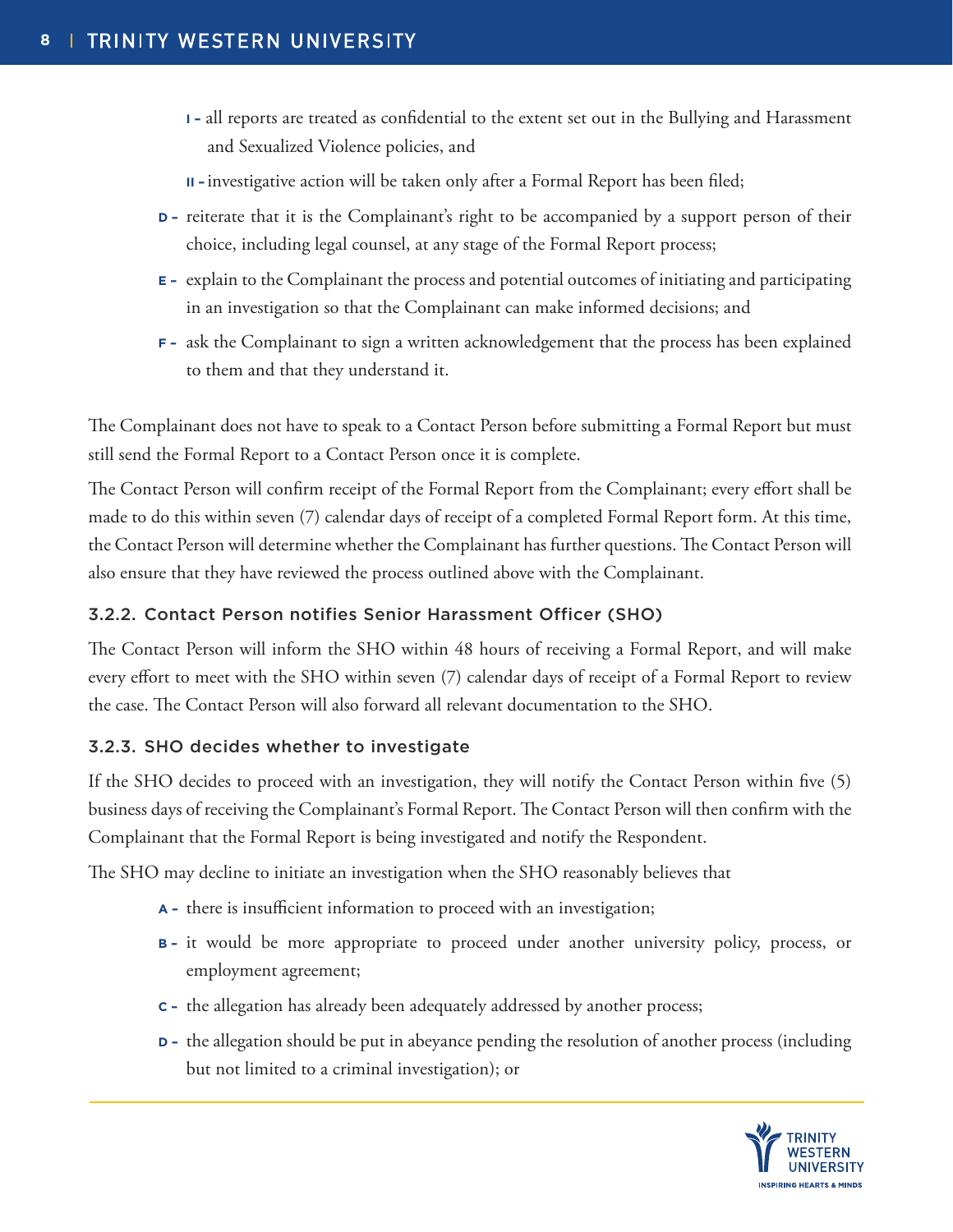**E –** the allegation is not consistent with the principles and intent of either the Bullying and Harassment Policy or Sexualized Violence Policy.

If the SHO decides not to proceed with an investigation or to hold the matter in abeyance, they will notify the Complainant in writing within five (5) business days of receiving the Formal Report, unless the SHO considers it reasonable to extend that time limit. The SHO will include reasons for making the decision not to investigate or to hold the matter in abeyance.

The Complainant may appeal this decision to the Executive Leadership Team (ELT) within five (5) business days of receiving the decision. If a Complainant chooses to appeal this decision, a member of the ELT will review the appeal and decide whether the case should be investigated under this policy or whether any other action will be taken. Their decision is final.

### 3.2.4. Interim measures may be implemented

Where the alleged behaviour may result in a detrimental or negative working or educational environment, or may constitute a threat to any other students, faculty, staff, or administrative members, the university reserves the right to take interim actions to protect the campus. When this action—such as, for example, a temporary suspension from class or work responsibilities—is likely to become known or observed more broadly, a public statement may be issued to explain the action.

### 3.2.5. Contact Person notifies Respondent

The Contact Person will make every effort to notify the Respondent that a formal complaint has been made within five (5) business days of receiving confirmation of the SHO's decision to investigate.

The Contact Person shall

- **A –** whenever reasonable, provide the Respondent with a copy of the Formal Report and, at the very least, provide enough detail to allow the Respondent to understand the details of the Formal Report (certain details may be withheld if there are valid safety concerns or other legitimate reasons);
- **B –** provide the Respondent with a copy of either the Bullying and Harassment Policy or the Sexualized Violence Policy depending on the nature of the Formal Report;
- **C –** inform the Respondent that they have the right to discuss matters with the Contact Person;
- **D –** inform the Respondent they can be accompanied by a support person of choice, including legal counsel, at any stage of the Formal Complaint;
- **E –** ask the Respondent to sign a written acknowledgement that the process has been explained to them and that they understand it.

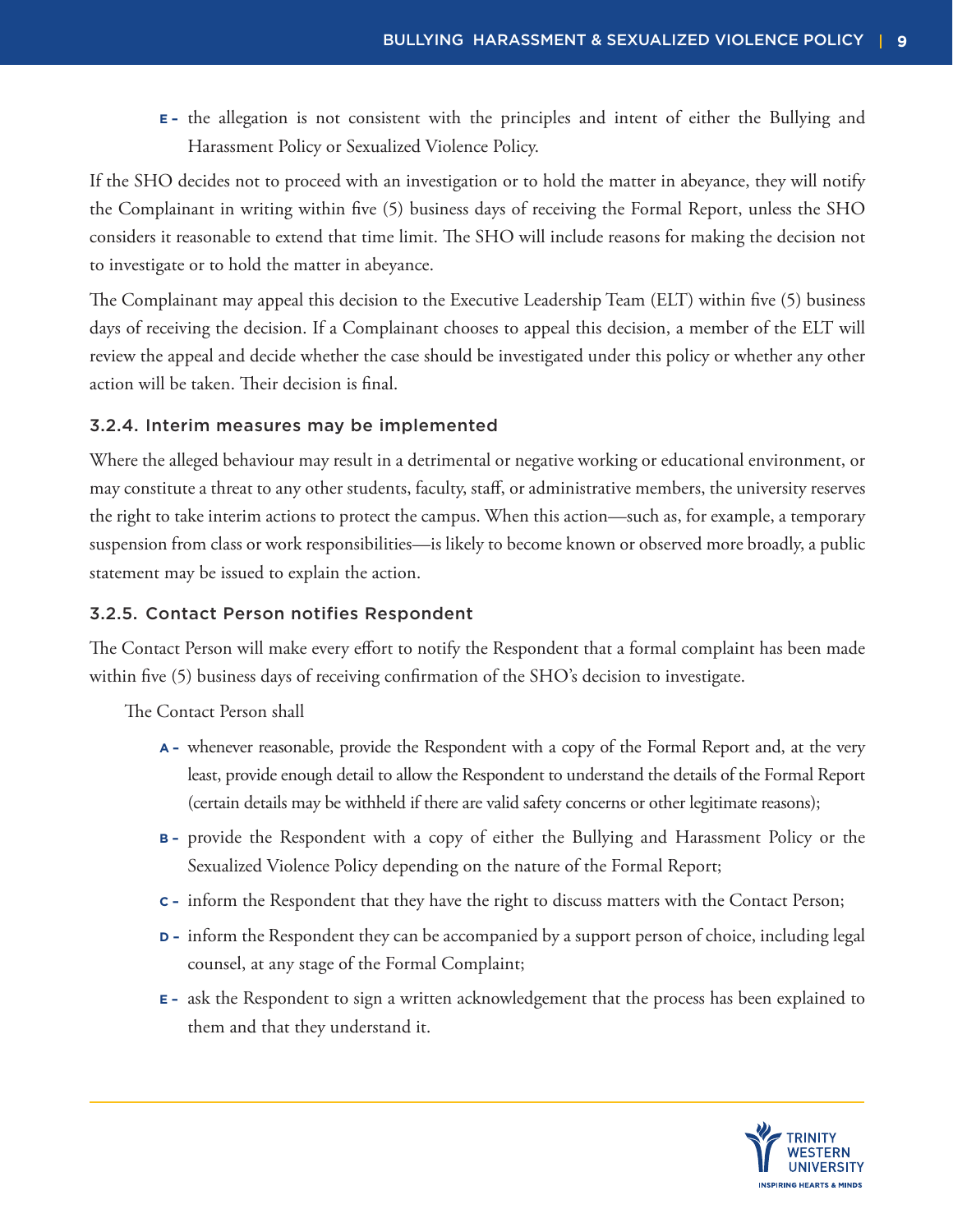### 3.2.6. Respondent has an opportunity to respond

Once the Respondent has received the Formal Report (or information provided as per section 3.2.5 of this document, as applicable), the Respondent shall have fourteen (14) calendar days to provide a written response to the Contact Person (see Appendix B: Response to Formal Report). The Respondent may seek the assistance of the Contact Person in preparing the Response.

The Contact Person will provide a copy of the Response to the Complainant as soon as reasonably possible. Complainants may decline a copy of the Response to the complaint if they wish, as long as they make this clear in writing to the Contact Person. If the Respondent fails to provide a response within the fourteen-day period, the SHO may proceed with the complaint without a response.

### 3.3. OTHER TYPES OF FORMAL REPORTS

### 3.3.1. Reports by a third party

It is possible that an individual (the "Third Party") may observe incidents of Bullying and Harassment or Sexualized Violence, despite not being directly involved. In such circumstances, the university encourages the Third Party to report such incidents to a Contact Person.

The Contact Person shall

- **A –** meet with the Third Party as soon as possible;
- **B –** determine if the Third Party has consent to share the report where such consent may be necessary (please see 10.6 of the Sexualized Violence Policy);
- **C –** obtain the facts of the alleged incident from the Third Party;
- **D –** determine if the Third Party wishes to remain anonymous;
- **E –** advise the Third Party that all reports must be treated confidentially to the extent possible;
- **F –** inform the Third Party that the report will be dealt with in accordance with these procedures but that the Third Party, for privacy reasons, will not be able to receive further details or updates.

If a Third Party identifies a person who may have experienced Bullying and Harassment or a person who may have been impacted by Sexualized Violence, a Contact Person may meet with the identified person to discuss the report, review available options, and document any action taken.

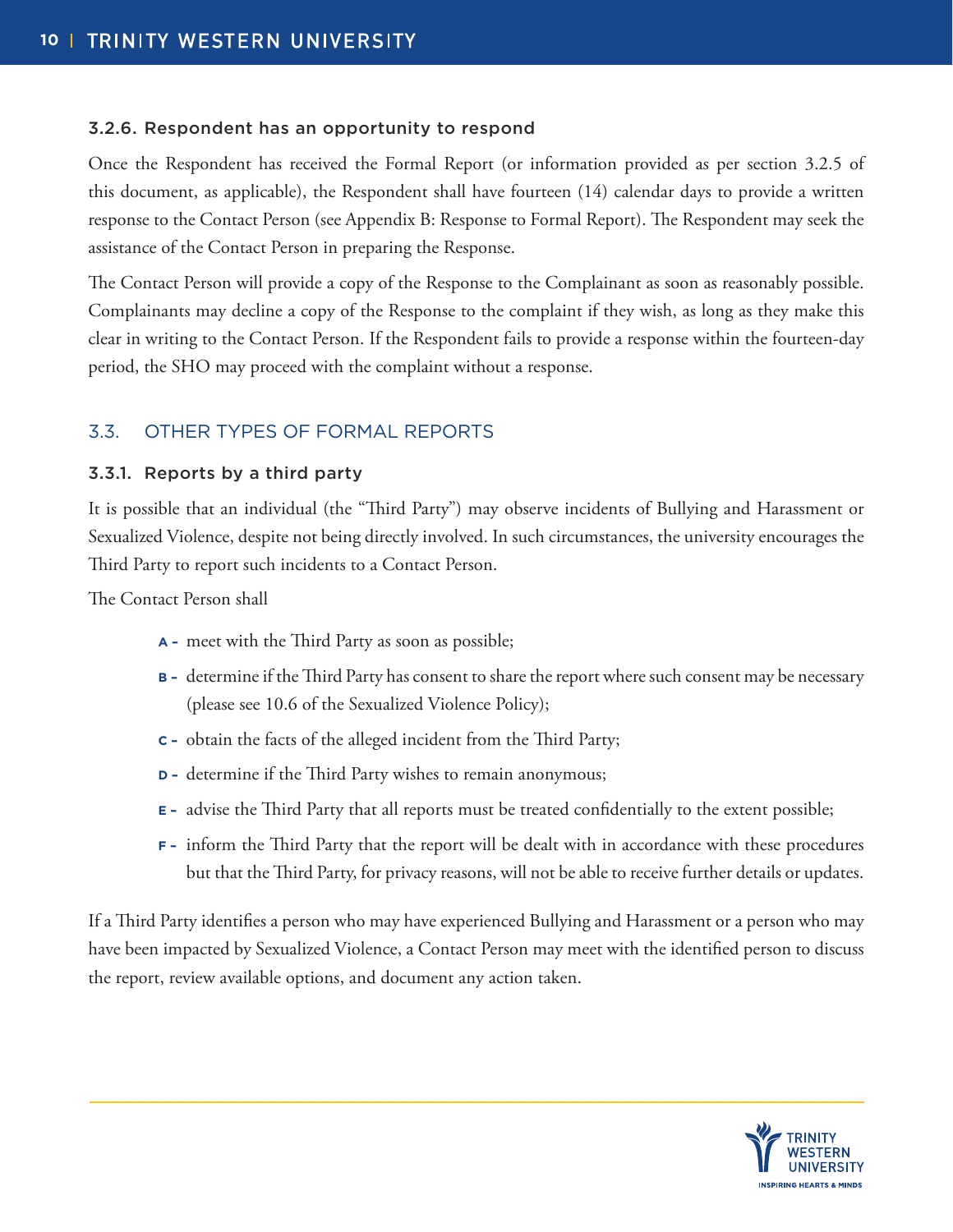### 3.3.2. Anonymous complaints

### 3.3.2.1 Bullying and Harassment:

If an anonymous source identifies a person who may have experienced Bullying and Harassment, a Contact Person shall meet with the person identified as the victim of such Bullying and Harassment to discuss the report, review available options, and document any action taken.

Anonymous allegations cannot be investigated or followed up on if they do not identify the alleged harasser. In these cases, no specific action will be taken, but such reports will be recorded to identify needs for training, communication, and compiling statistics.

### 3.3.2.2 Sexualized Violence

If an anonymous source identifies a person who may have experienced Sexualized Violence, a Contact Person may meet with the person identified as the victim of such Sexualized Violence to discuss the report, review available options, and document any action taken.

Anonymous allegations in which the alleged respondent is not identified usually cannot be investigated. Anonymous reports are recorded to identify needs for training, communication, and compiling statistics. However, in situations where an anonymous report reveals an imminent risk to the safety of the rest of the campus community, the University will carefully review these anonymous statements to determine whether interim measures are required or whether the University needs to investigate.

### 3.3.3. University-initiated or continued investigations

The SHO may initiate or continue an investigation under either the Bullying and Harassment or the Sexualized Violence Policy with the University acting as the Complainant where

- **A –** there is a significant risk to the health or safety of the university community, or
- **B –** an investigation is required by law or university policy.

The University may act as the Complainant whether or not a report has been made and even in situations where a Complainant may have attempted Informal Resolution Options for Bullying and Harassment with an unsatisfactory conclusion.

If survivors or those impacted by sexualized violence choose not to participate in a University-initiated investigation related to an incident of Sexualized Violence they experienced, their identity will not be disclosed to the Respondent as part of this investigation process unless required by law.

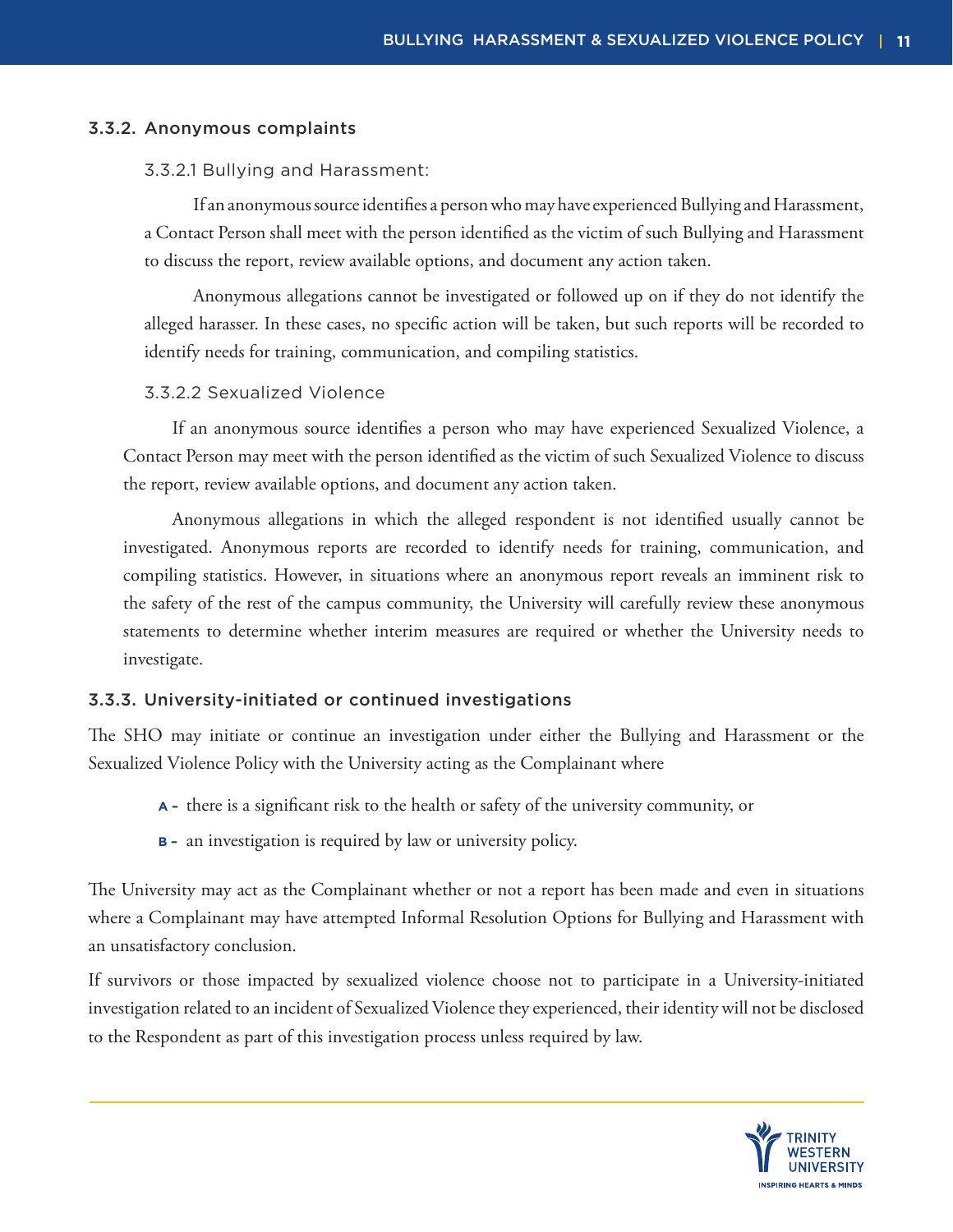### 3.4. SPECIAL PROCEDURES PRIOR TO INVESTIGATION – EXECUTIVE LEADERSHIP TEAM (ELT)

The following special rules will apply to reports concerning members of the ELT:

- **A –** Where an individual provides information to either a Contact Person, the Senior Harassment Officer, a member of the Human Resources department, or the ELT that, if true, would make out a prima facie case of discrimination, Bullying and Harassment, or Sexualized Violence committed by a member of the ELT, the University will appoint an independent investigator to investigate the report and make recommendations.
- **B –** The SHO must be immediately notified of the report. The SHO shall advise the Chair of the Governance Committee of the Board of Governors that a complaint has been received and shall arrange to engage an investigator.
- **C –** The Investigator will be, at the option of the University, one of three external investigators in a list maintained by the SHO. However, should the Complainant and the University mutually agree on an alternative professional skilled in the field of discrimination, Bullying and Harassment, or Sexualized Violence to investigate the matter, then the parties may substitute such an alternate individual in place of one of the investigators.

### **4. INVESTIGATION PROCEDURES**

### 4.1. CHOICE TO PARTICIPATE

The University anticipates the full cooperation of the Complainant, the Respondent, and any witnesses to the alleged incident(s) during investigations.

However, the University also respects the decisions of survivors of sexualized violence as to whether they wish to engage with any investigations.

Anyone, including the Respondent and the Complainant, may refuse to participate; however, the Investigator may proceed with and complete the investigation without that individual's participation, which may impact interim measures and final resolution. If a Respondent is an employee of the university, a refusal to participate may result in employment consequences and a Respondent will be advised of the likely consequences before making a final decision about whether to participate. The Respondent and Complainant will be advised of this if they decline to participate in the investigation or if they do not provide information as requested. Notwithstanding the foregoing, the University may require a Respondent who is an employee to participate and provide relevant information.

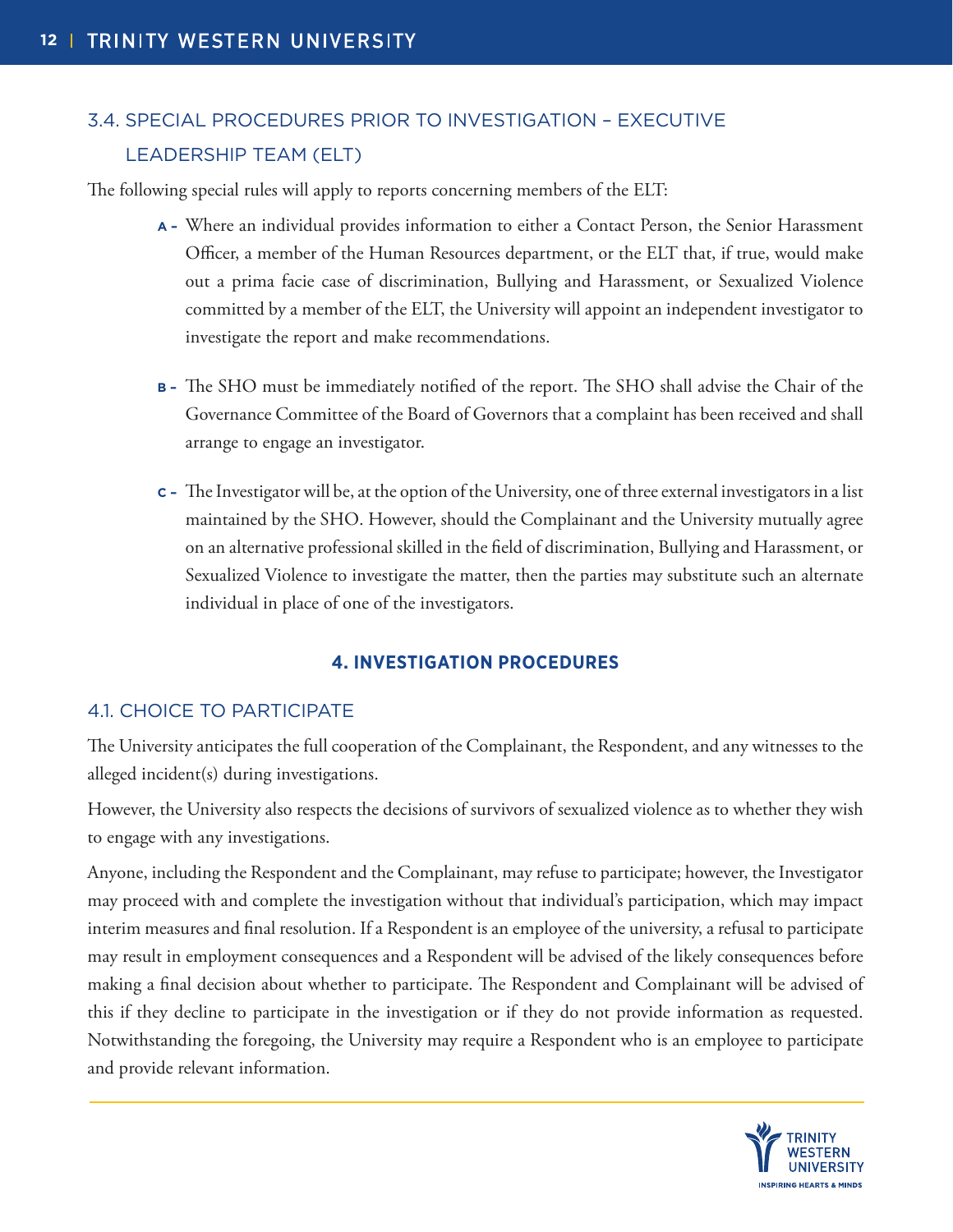### 4.2. SUPPORT PERSONS

At any proceeding conducted under the investigation procedures, any individual may bring a support person of their choice, who may be internal or external to the university. A support person's role is to provide emotional support, but they may not act or respond on behalf of the Complainant, Respondent, or witness. They may accompany the Complainant, Respondent, or witness to interviews, meetings, or other proceedings. If an individual intends to be represented by legal counsel, they must notify the Investigator at least three business days in advance of any interview or meeting.

To ensure equitable access to the investigation process, individuals who require additional accommodation in order to fully participate in the investigation may bring a person to meet those specific needs.

### 4.3. SENIOR HARASSMENT OFFICER APPOINTS INVESTIGATIVE TEAM

The SHO will appoint the designated investigation team or an external investigator ("Investigator") and will be available in a consultative role to them and to support them with gathering evidence as needed.

No individual may serve as a Contact Person and also as a member of the investigation team for the same Formal Report or for any concurrent Formal Report that involves either the same Complainant or Respondent and related allegations or facts.

Wherever possible, investigators should be trained or have experience investigating the type of report they are tasked with investigating. This is especially important for investigations into Formal Reports of sexualized violence so that the investigation process is trauma-informed.

The SHO will forward to the investigators all the relevant documentation relating to the Formal Report.

### 4.4. TEAM INVESTIGATES FORMAL REPORT – INVESTIGATIVE PROCEDURES

Investigation into the Formal Report will be conducted in a manner ensuring that the Complainant and the Respondent each have a fair opportunity to tell their story and to know each other's claims.

The Investigator will have discretion as to the manner and extent of the investigation and will take all reasonable steps to fully investigate the Formal Report. These steps may include, but are not limited to, interviewing the Complainant, the Respondent, the Contact Person, and any potential witnesses. Investigations may be recorded, provided all parties have been informed. The Investigator may also review other relevant evidence (e.g., documents, photos, and access to buildings). The SHO shall be available to support the Investigator in obtaining relevant evidence. It is at the Investigator's discretion, in consultation with the SHO, to decide at what stages of the interview relevant evidence is disclosed to the interviewee.

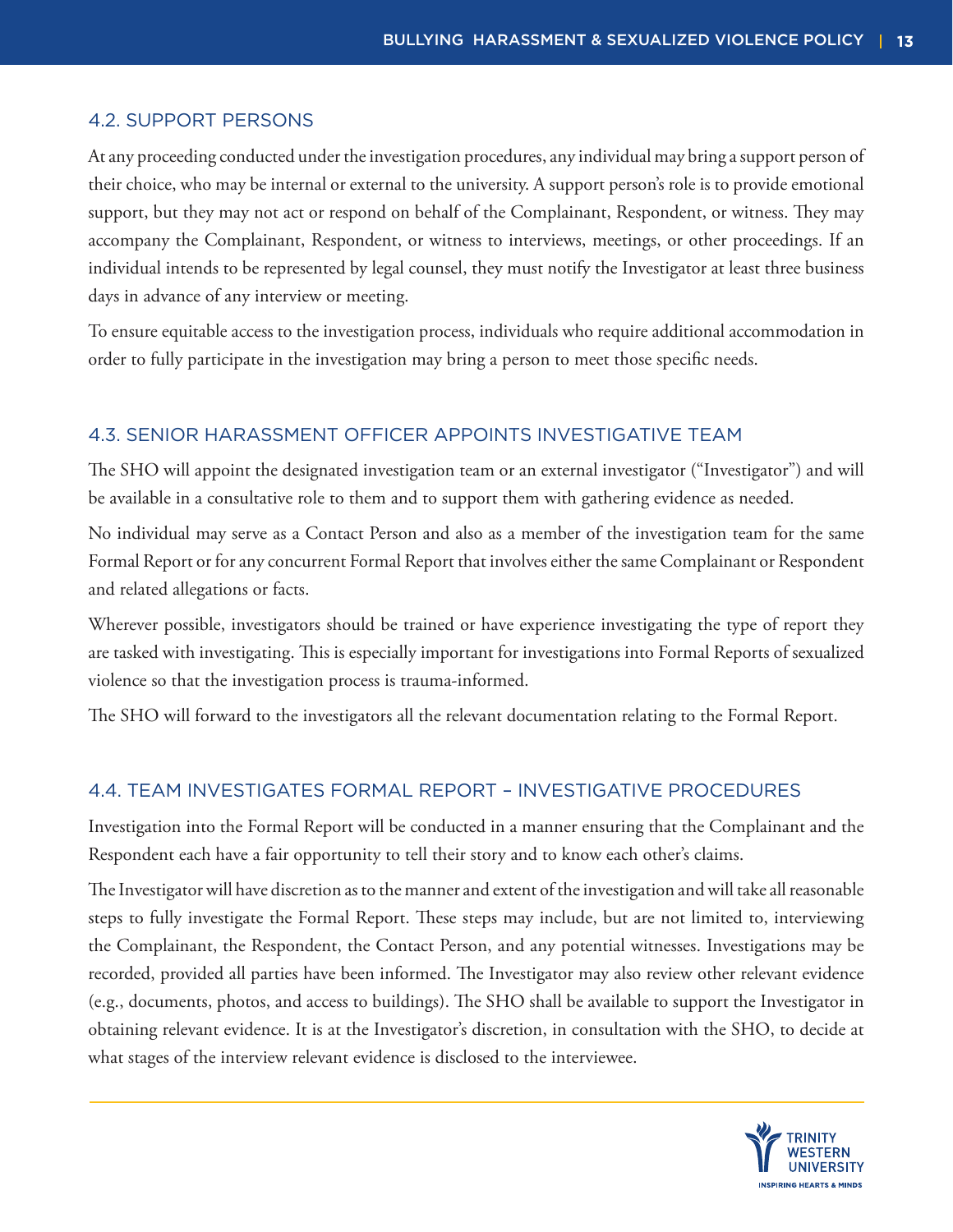At any time during an investigation of Bullying and Harassment, the Complainant and the Respondent may agree to resolve the Formal Report; however, the SHO retains the right to instruct the Investigators to complete the investigation with the University acting as Complainant per section 3.3.3.

### 4.5. INVESTIGATOR'S SUMMARY PROVIDED TO SHO,

### COMPLAINANT, AND RESPONDENT

As soon as practicably possible upon completion of the investigation, the Investigator will submit a written document (the "Summary of Information") to the SHO. The SHO will provide a copy to the Contact Person to be disseminated to the Complainant and the Respondent.

The Summary of Information shall contain

- **A –** a summary of documentation reviewed and other evidence obtained in the course of the investigation, including information that the SHO may direct; and
- **B –** a summary of the relevant facts, along with an opinion of (i) whether there is sufficient evidence to warrant proceeding further for a decision on the matter or (ii) whether there is insufficient evidence to proceed.

### 4.6. COMPLAINANT AND RESPONDENT MAY PROVIDE

### ADDITIONAL WRITTEN SUBMISSIONS TO SHO

Within five (5) business days of receiving the Summary of Information, the Complainant and Respondent will have the opportunity to provide any additional information to the SHO that they believe would assist the SHO in making a Decision. This information must be provided in writing directly to the SHO.

Parties are expected to share all relevant evidence and information during the initial investigation, but if for any reason new evidence is shared at this stage, the SHO may ask the investigative team to further investigate this new evidence, if possible, and to amend or add to the Summary of Information if appropriate.

### 4.7. SHO ISSUES DECISION REGARDING FORMAL REPORT TO COMPLAINANT AND RESPONDENT (AND OUTCOMES, IF APPLICABLE)

After reviewing responses to the Summary of Information and any written response provided by the Complainant and Respondent, the SHO will consider all relevant information and will apply the balance-ofprobabilities standard of proof. The SHO will then issue a written Decision stating whether the Bullying and Harassment and/or the Sexualized Violence policies were violated.

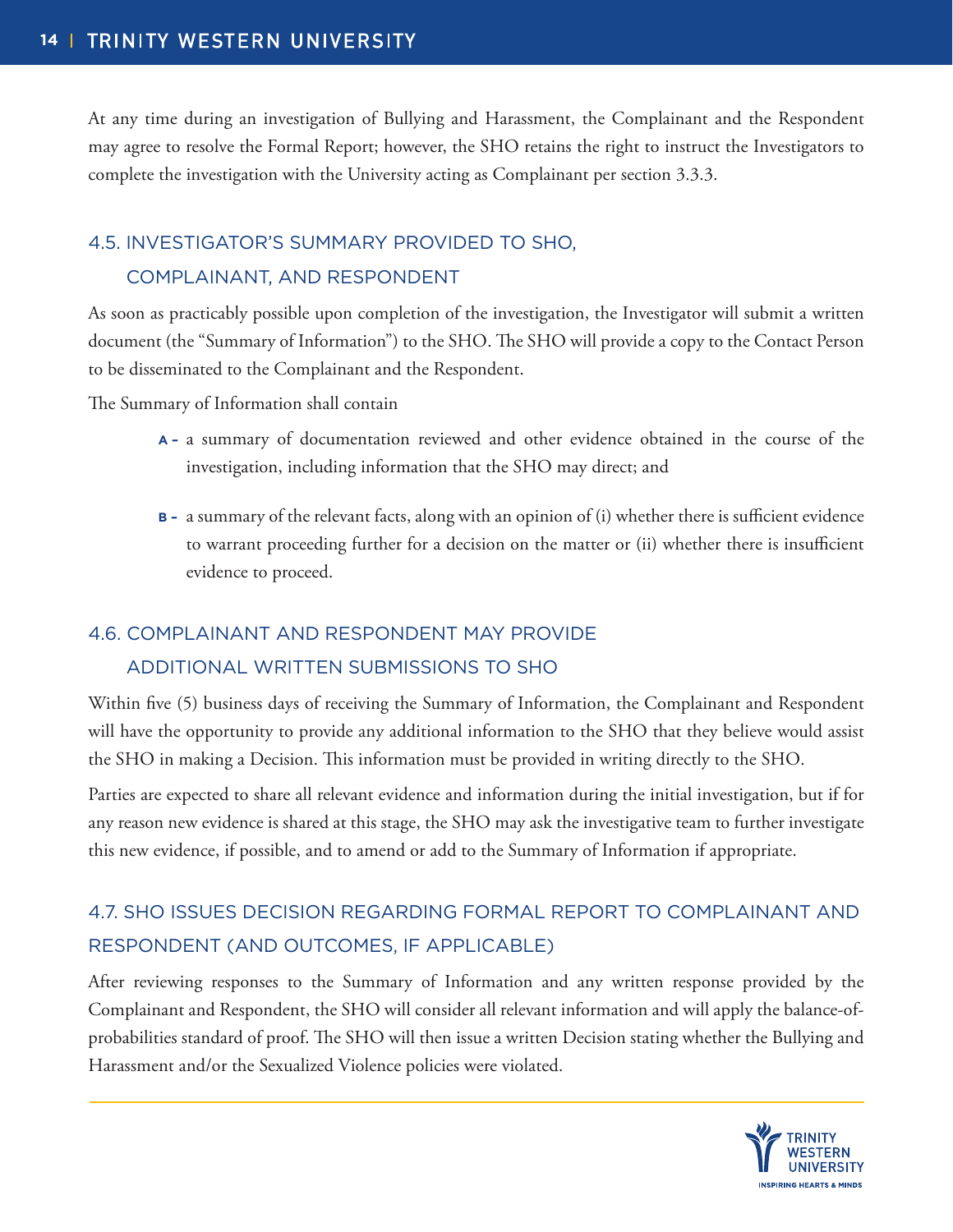The written Decision may include the following:

- **A –** There was a violation of the relevant policy.
- **B –** There was no violation of the relevant policy.
- **C –** There is insufficient evidence and the determination is inconclusive.
- **D –** A Formal Report was made by a Complainant knowing it to be false (if there is sufficient evidence).

The SHO will provide the written Decision to the Complainant, the Respondent, and the Contact Person. If the SHO concludes that one or both policies were violated, the written Decision will also include the Outcomes (see section 4.8 below).

If the SHO determines that the Formal Report was made maliciously or by the Complainant knowing it to be false, the SHO can include Outcome(s) on the Complainant in the Decision.

### 4.8. SHO WORKS IN CONJUNCTION WITH APPROPRIATE AUTHORITY FOR FOLLOW-UP AND ISSUES APPROPRIATE OUTCOMES (IF APPLICABLE)

If the SHO concludes that one or both of the policies were violated, the SHO—in conjunction with Student Life for students, with Human Resources for employees, or with the appropriate department that has authority over the Respondents' relationship to the University—shall determine appropriate consequences (the "Outcomes") arising from the Decision. Outcomes should be determined before the Decision is issued so that both can be issued at the same time (see Appendix C: Outcomes).

### **5. WITHDRAWAL OF REPORTS**

The Complainant may withdraw a Formal Report at any time before an investigation has started by submitting a written withdrawal to the Contact Person outlining the reasons for withdrawing the Formal Report. The SHO will decide whether to accept the withdrawal and retains the right to proceed with an investigation with the University as Complainant as outlined under section 3.3.3.

The Complainant may withdraw a Formal Report after an investigation has started with the consent of the Respondent. The Complainant will submit a written withdrawal to the Contact Person, who will then contact the Respondent to see if they agree to the withdrawal. The SHO retains the right to instruct that the investigation proceed with the University as Complainant as outlined under section 3.3.3.

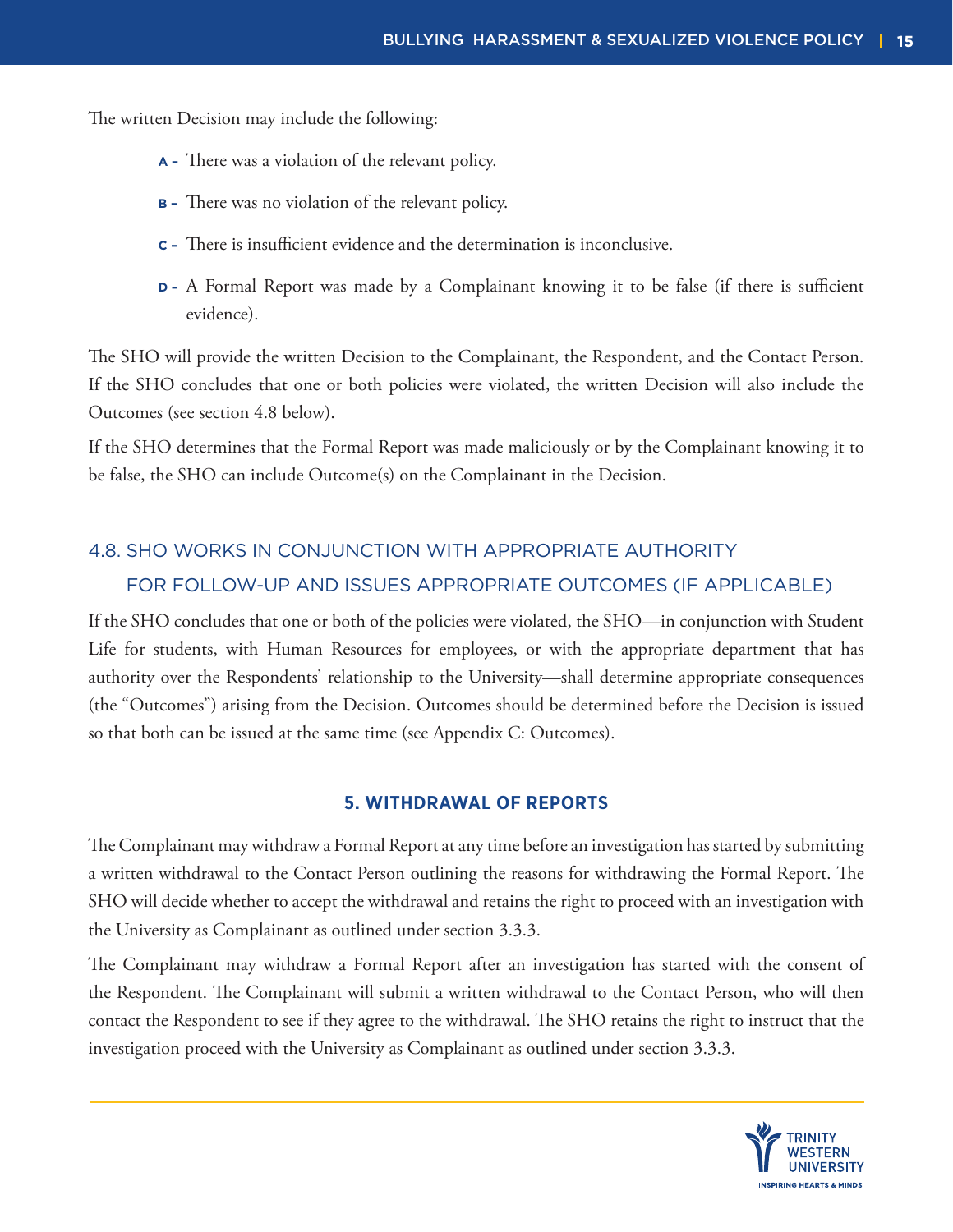### **6. APPEALS**

### 6.1. COMPLAINANT OR RESPONDENT SUBMITS AN APPEAL

The Complainant and Respondent may submit an appeal of a Decision and/or Outcomes in writing to the SHO within five (5) working days of receipt of the Decision (and Outcomes if applicable).

The appeal must include

- **A –** a statement of the ground(s) for appeal,
- **B –** a statement of facts relevant to the ground(s) for appeal,
- **C –** a statement of the remedy or relief sought,
- **D –** copies of relevant documents that support the appeal, and
- **E –** statements from any witnesses relevant to the appeal.

The information, documents, or witness statements should not generally include new information or evidence. Any information or evidence that was available in any way prior to the issuance of the Decision should have been provided to the Investigator and generally will not be considered in an appeal or provided to the Committee under section 6.2. In very rare and exceptional circumstances, such as the discovery of new evidence that could not have been discovered or provided to the Investigator with due diligence on the part of the Complainant or Respondent (as applicable), the SHO has discretion to remit such information and evidence to the Committee under section 6.2.

The Outcomes will not be implemented until the end of the appeal process; however, any interim measures that were put in place for safety reasons will continue to be in place during the appeal process and the SHO may implement new interim measures during the appeal process if deemed appropriate.

### 6.2. SHO APPOINTS AN APPEAL COMMITTEE AND FORWARDS THE APPEAL TO THE COMMITTEE

The SHO will appoint a three-member panel ("the Committee") that includes a member of the Executive Leadership Team and two departmental/school/faculty leaders. In cases involving sexual harassment, sexual violence, or domestic violence, the appeals panel must have female representation.

Individuals who are involved in hearing appeals related to sexualized violence should receive appropriate advice on trauma-informed responses.

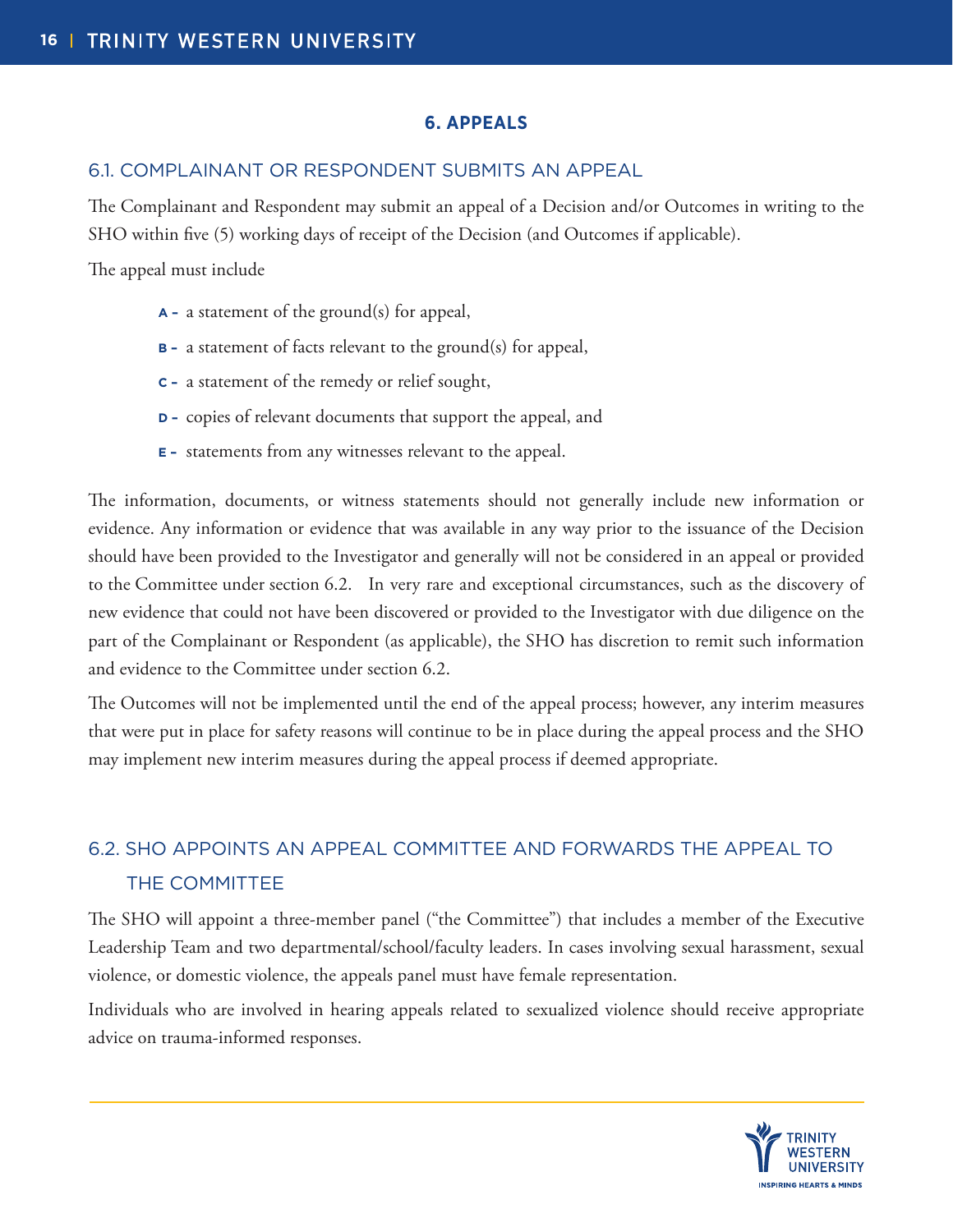The Committee will not include

- **A –** leaders of the Complainant's or Respondent's departments (for employees),
- **B –** any individual involved in the original decision regarding outcomes (if there were decisions regarding outcomes);
- **C –** individuals who have a direct interest or prior involvement in the report, investigation, decision, or conduct under appeal.

### 6.3. COMMITTEE DECIDES WHETHER TO HEAR THE APPEAL

The Committee will review the written statement of appeal and all other material submitted, and will determine if there are sufficient grounds to hear the appeal. The Appeal Committee may summarily dismiss an appeal that, in their judgment, does not raise a valid ground for an appeal.

If, in exceptional circumstances, the SHO has exercised their discretion under section 6.1 to forward new evidence or information to the Investigator, the Committee may

- **A –** remit the matter back to the Investigator for consideration and, possibly, preparation of an amended report to the SHO and, subsequently, an amended Decision and/or Outcomes;
- **B –** choose not to remit the matter back to the Investigator if it concludes that such new evidence or information would not likely affect the outcome of an appeal; or
- **C –** decide whether it will or will not consider such new evidence or information in the appeal without remitting it back to the Investigator.

The Committee will provide direction accordingly.

### 6.4. APPEAL HEARING

If the Committee decides there are sufficient grounds for appeal, the Committee will call a meeting and will give all parties at least five (5) business days' notice of the time and date of the meeting.

The Complainant and Respondent may be accompanied by a Support Person during the appeal (please see information on support persons under section 4.2). The Appeal Committee may also retain legal counsel at any stage during the process to provide advice on procedural and evidentiary issues.

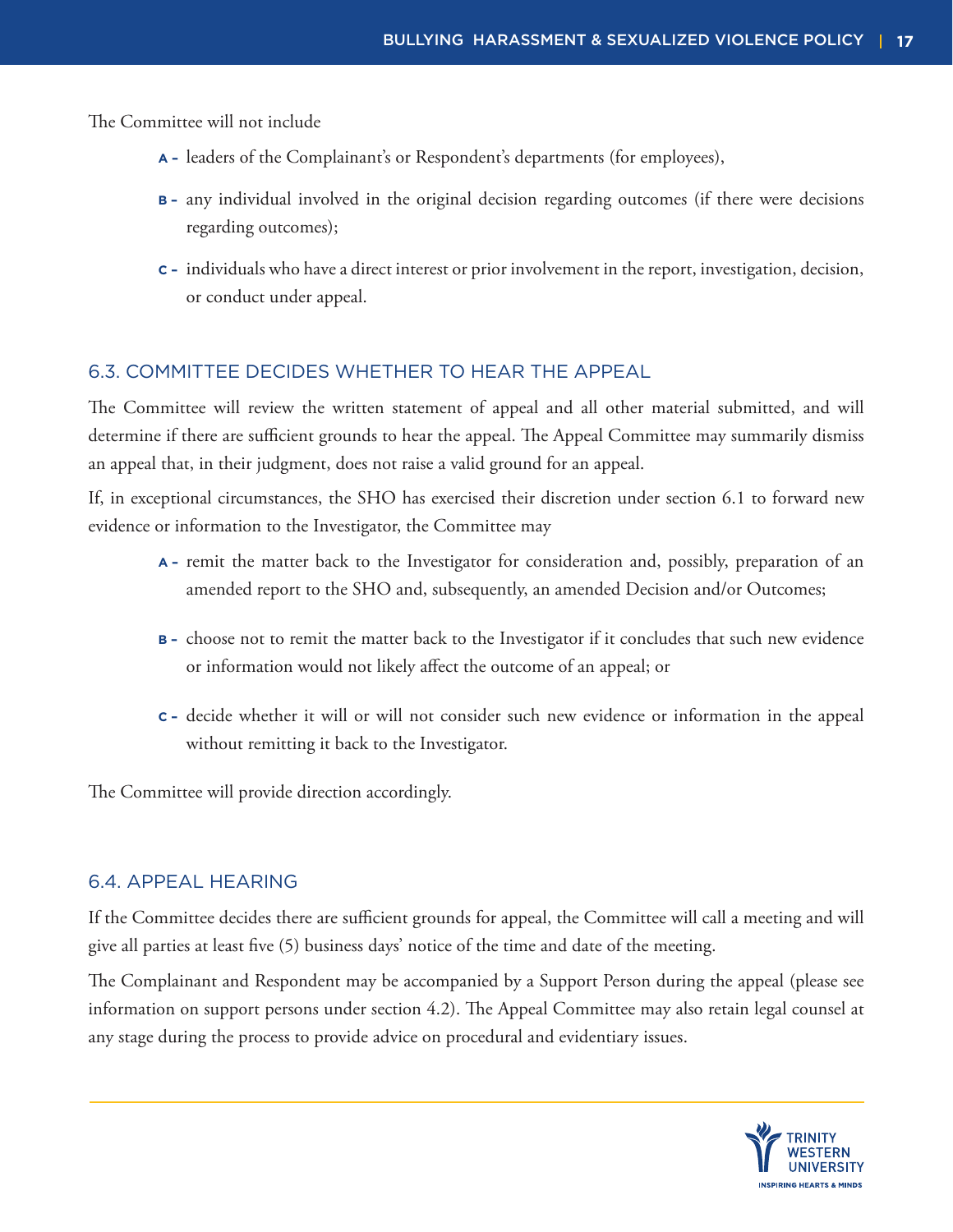The Appeal Committee has wide discretion in the conduct of an appeal and is not bound by strict legal procedures or strict rules of evidence during the meeting. It will proceed to review and consider the appeal, ensuring that all parties are

- **A –** aware of the information to be considered,
- **B –** provided copies of all relevant documents to be considered by the Appeal Committee, and
- **C –** given an opportunity to be heard during the process.

The Appeal Committee will consider all information it determines to be relevant and will apply the balanceof-probabilities standard of proof.

The Appeal Committee will also determine how the meeting will proceed with consideration given to situations that require a trauma-informed response. For example, in a situation related to a report of sexualized violence, the Complainant may wish to participate in the meeting but may wish to not be in the same room with the Respondent.

The meeting is not a rehearing, and the Committee will not hear new information (e.g., new witness statements) other than in very rare and exceptional circumstances as may be permitted in these procedures.

Participation in an appeal hearing is voluntary; however, the choice not to participate may impact the process and the outcome of the appeal.

### 6.5. APPEAL COMMITTEE ISSUES DECISION

After an appeal hearing concludes, the Appeal Committee will render a decision to the SHO (the "Appeal Decision"). The Appeal Decision will be in writing and will include written reasons setting out the basis for their decision, including any changes to the Decision and/or Outcomes. The Appeal Decision is final and not subject to any further appeals or to judicial review.

The SHO will provide the Appeal Decision in full to both the Complainant and the Respondent.

### 6.6. SHO DETERMINES APPROPRIATE STEPS FOR FOLLOW-UP

The SHO will review the Appeal Decision and determine appropriate steps for follow-up, which may include reviewing the Decision and Outcomes or in some cases reinvestigating as directed or determined in the Appeal Decision.

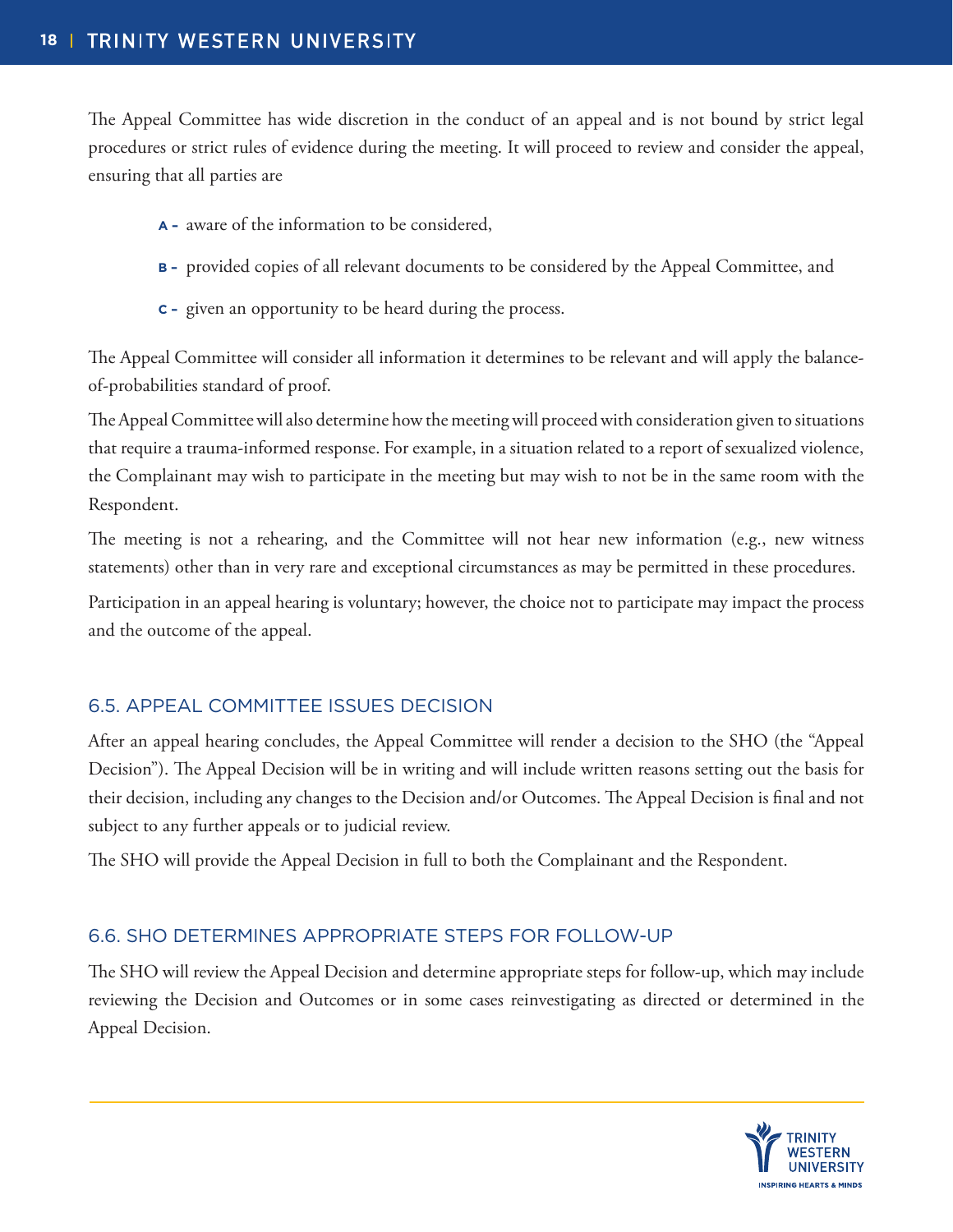### 6.7. SPECIAL PROCEDURES – EXECUTIVE LEADERSHIP TEAM

Where the allegations or complaints involve members of the ELT, the meeting referred to in section 6.4 will be with the Governance Committee of the Board, and the Appeal Decision referred to in section 6.5 will be prepared by the Governance Committee of the Board. Appeal Decisions of the Governing Committee of the Board of Governors are final.

### **7. CONCLUSION OF PROCESS**

### 7.1. BULLYING AND HARASSMENT, AND SEXUALIZED VIOLENCE

On or about 30 days after the completion of the process (under section 6.6, or 4.7 if there is no appeal), the Contact Person will follow up with the Complainant and Respondent. The purpose of this contact is to ensure that no further harassment, retaliation, or retribution has occurred, and that the requirements of the Decision or Appeal Decision are met and/or that appropriate support mechanisms are in place. The Contact Person will complete a further report and file it with the other materials. The investigation file will remain open for a reasonable period of time to allow for prescribed actions to be monitored and for subsequent reports to be placed in the file as appropriate.

The Senior Harassment Officer will have similar meetings with the Complainant and Respondent, respectively, six (6) months following the final Decision and/or appeal process.

#### **8. MUTUAL RESOLUTION PROCESS (BULLYING AND HARASSMENT ONLY)**

At any time before a Formal Report or during the investigation—at the request of the Complainant and with the agreement of the Respondent—a mutually agreed upon Contact Person selected from the list of trained Contact Persons may assist the individuals in resolving the complaint via the Mutual Resolution Process. If agreement on a mutually acceptable Contact Person cannot be reached, the SHO will provide a list of mediators to the Complainant and Respondent from which they must accept an individual.

The Contact Person's role is to help the Complainant and Respondent come to an agreement. It is not the Contact Person's role to advocate a position or impose a decision, or to investigate a complaint.

A Support Person of their own choosing may accompany both the Complainant and the Respondent (see section 4.2 for information about Support Persons). If resolution does not take place using the Mutual Resolution Process, or is unsuccessful, the Complainant or the Senior Harassment Officer may elect to pursue Formal Resolution Options (see section 3.2).

Notwithstanding the foregoing, the University retains its discretion to continue the process under section 3.3.3.

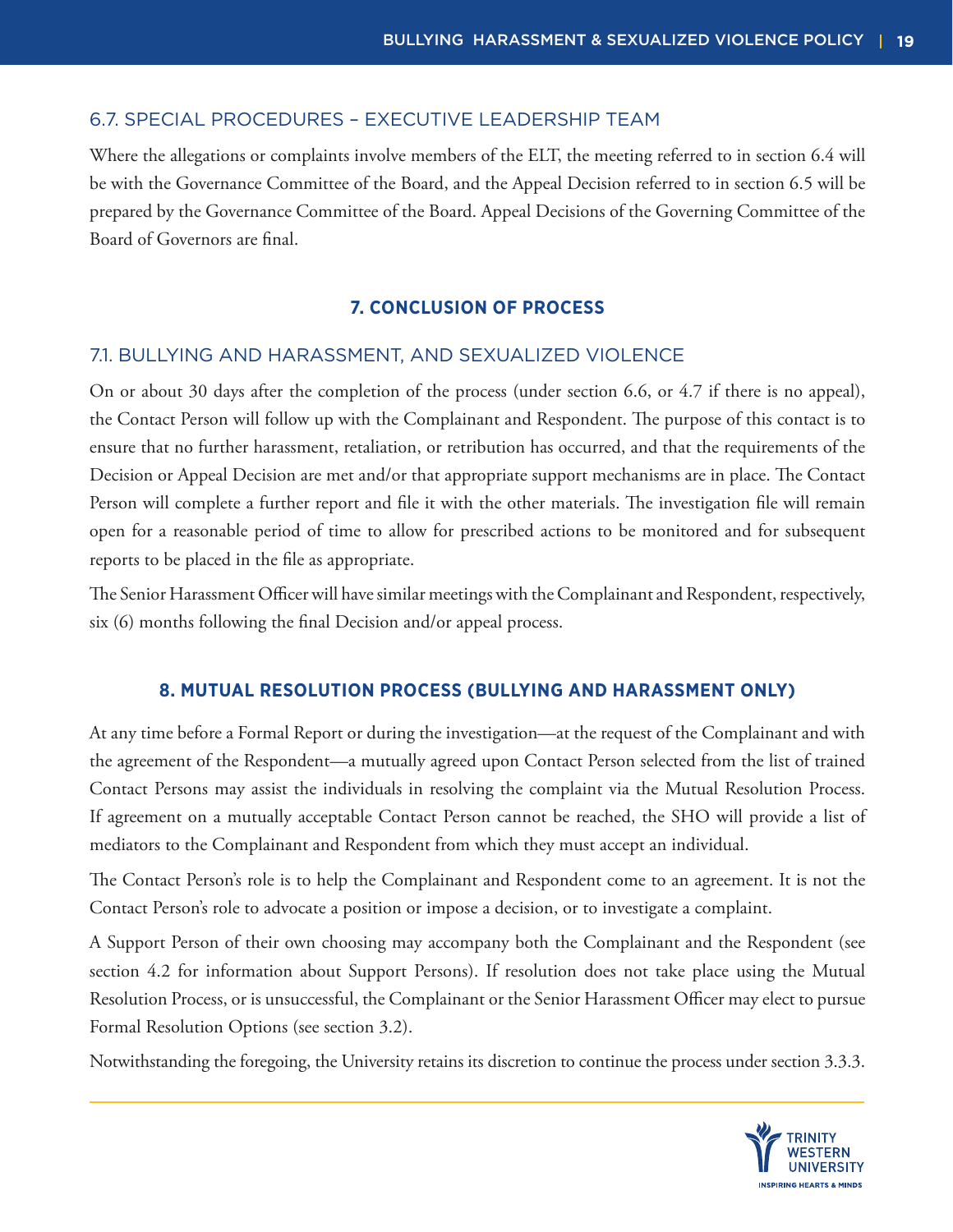### **9. GENERAL PRINCIPLES**

### 9.1. CONFLICT OF INTEREST

The SHO, ELT, department leader, Contact Persons, Investigator, and members of the Appeal Committee must declare any potential conflict of interest if they are asked to make any decision or participate in any way related to a report. The SHO must not appoint investigators who have a conflict of interest in relation to a report.

If the Contact Person, ELT member, or department leader is a Complainant or a Respondent in these procedures, they are deemed to be in a conflict-of-interest position and will be precluded from any involvement in the decision-making process and will be replaced by a person appointed by the SHO. The SHO will determine if there is a conflict of interest in any other situation and will determine whether the individual will be precluded from involvement in the decision-making process.

If the SHO is a Complainant or a Respondent in these procedures, they will be deemed to be in conflict of interest, and a member of the ELT will either serve in their stead or appoint an experienced independent external individual to manage the process of the complaint.

### 9.2. CONFIDENTIALITY

Complainants should be aware that initiating an investigation may have implications for their privacy and confidentiality. Under these procedures, the University collects personal information for the following purposes:

- **A** Implementing these procedures
- **B** Ensuring the safety of individuals and the university community
- **C** Ensuring the integrity and fairness of the process
- **D** Providing appropriate information to the Complainant and the Respondent
- **E** Conducting a proceeding or investigation that could lead to Outcomes
- **F** Providing information sufficient to allow the Respondent to understand the details of the report. Statements that the Complainant or a witness makes to the Investigator will be disclosed to the Respondent (subject to any redactions made in response to health or safety concerns)

Complainants, Respondents, and witnesses must keep confidential any information they learn during the investigation process. This does not prevent survivors and those impacted by sexualized violence from sharing their stories publicly, but the provisions in section 16 of the Sexualized Violence policy will apply.

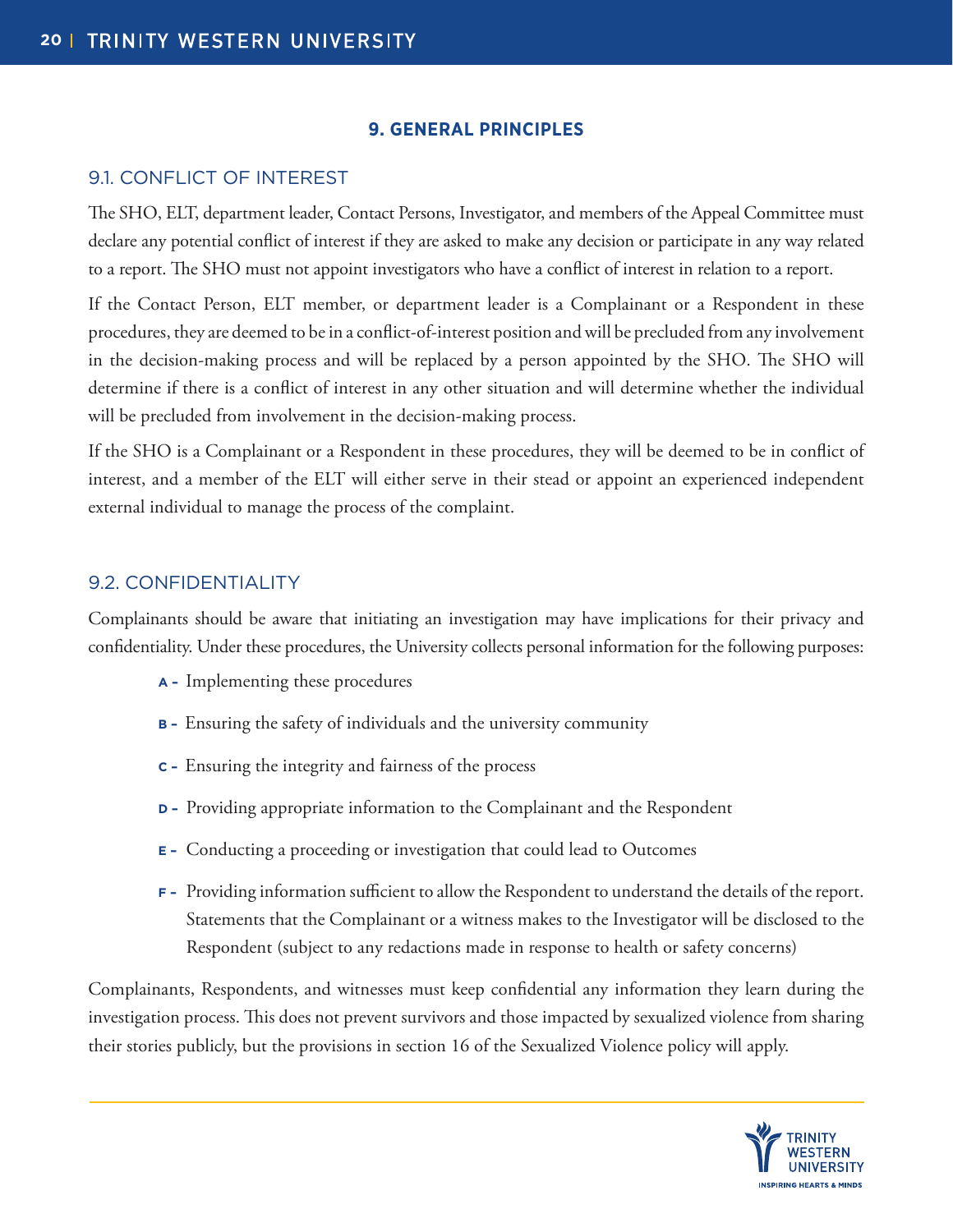### 9.3. SUPPORT DURING THE PROCESS

Complainants and Respondents will be encouraged and assisted by a Contact Person to access appropriate supports depending on the nature of the situation. The university recognizes that participating in an investigation process may be difficult, and encourages Complainants, Respondents, and others involved in the investigation to work with on- and off-campus supports to address plans for health and safety.

### 9.4. OTHER PROCESSES

Filing a Formal Report will not prejudice a Complainant's ability to access other remedies (i.e., Human Rights complaint or filing a report with the police) or to transfer back to the Mutual Resolution Process/ Community accountability process available under the Bullying and Harassment Policy at any time in the process. The university may suspend its investigation pending the outcome of another process, or based on a participant's health or ability to participate.

The university may proceed with an investigation into a Formal Report while the incident is also being investigated by the police. The investigation process under this policy may occur simultaneously to, prior to, or following any criminal, employment, or other proceeding at the discretion of the SHO.

### 9.5. RECORDS

A copy of the Report, the Investigator's Summary, and the Final Decision (including any Outcomes, if applicable) and Appeal Decision (if any) shall be retained by Student Life if the Respondent is a student or by Human Resources if the Respondent is an employee.

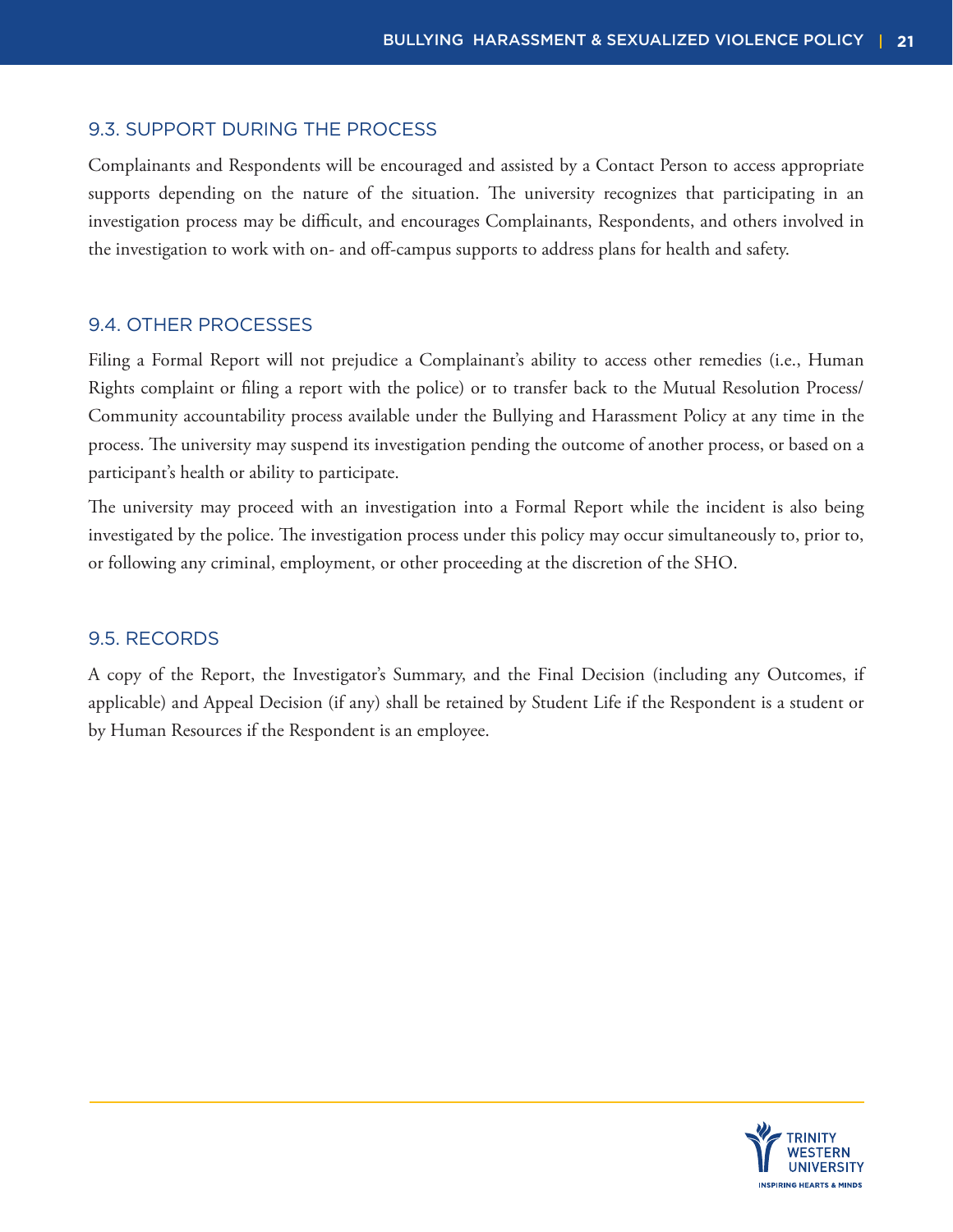## FORMAL REPORT FORM APPENDIX A:

### BULLYING AND HARASSMENT, AND SEXUALIZED VIOLENCE: PROCEDURES FOR FORMAL REPORTING, INVESTIGATION, AND DECISIONS

| I,     |                                                | (name), a                                                                                                      |  |  |  |  |
|--------|------------------------------------------------|----------------------------------------------------------------------------------------------------------------|--|--|--|--|
|        |                                                | (student / employee / other) at Trinity Western University, have reasonable grounds to believe                 |  |  |  |  |
| that   | (name of Respondent), in the position          |                                                                                                                |  |  |  |  |
| of     | has harassed or otherwise victimized me in the |                                                                                                                |  |  |  |  |
|        |                                                | day of<br>course of my studies / employment at Trinity Western University, on or about the                     |  |  |  |  |
|        |                                                | in contravention of Trinity Western University's Bullying and Harassment                                       |  |  |  |  |
|        | Policy / Sexualized Violence Policy.           |                                                                                                                |  |  |  |  |
|        | at any stage of this Complaint.                | I understand that it is my right to be accompanied by a support person of choice, including legal counsel,     |  |  |  |  |
|        | I am making this Complaint under the           |                                                                                                                |  |  |  |  |
|        | BULLYING AND HARASSMENT POLICY                 |                                                                                                                |  |  |  |  |
|        | AND/OR                                         |                                                                                                                |  |  |  |  |
|        | SEXUALIZED VIOLENCE POLICY                     |                                                                                                                |  |  |  |  |
|        |                                                | The particulars of this incident are as follows. If extra space is required, please attach supplemental pages. |  |  |  |  |
| On the | day of                                         | , the Respondent,                                                                                              |  |  |  |  |
|        | did the following to me:                       |                                                                                                                |  |  |  |  |
|        |                                                |                                                                                                                |  |  |  |  |
|        |                                                |                                                                                                                |  |  |  |  |
|        |                                                |                                                                                                                |  |  |  |  |
|        |                                                |                                                                                                                |  |  |  |  |
|        |                                                |                                                                                                                |  |  |  |  |
|        |                                                |                                                                                                                |  |  |  |  |
|        |                                                |                                                                                                                |  |  |  |  |

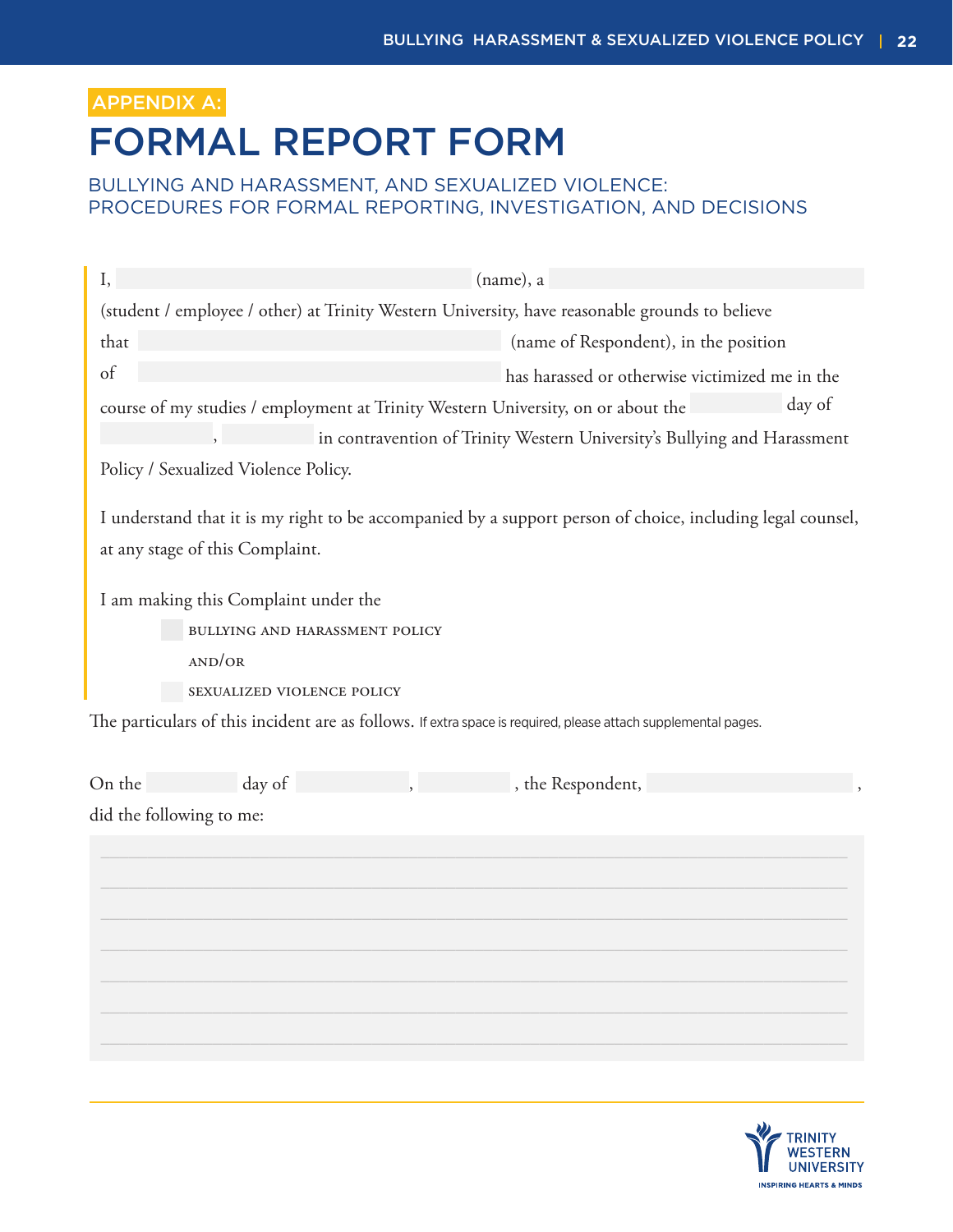

| This incident occurred in the following location:                                          |                |  |  |
|--------------------------------------------------------------------------------------------|----------------|--|--|
|                                                                                            |                |  |  |
|                                                                                            |                |  |  |
|                                                                                            |                |  |  |
| I believe that the following people/documents will corroborate my report of this incident: |                |  |  |
|                                                                                            |                |  |  |
|                                                                                            |                |  |  |
|                                                                                            |                |  |  |
| These documents are: ATTACHED<br>NOT ATTACHED BUT FORTHCOMING                              |                |  |  |
| As a result of the above incident, I experienced the following consequences:               |                |  |  |
|                                                                                            |                |  |  |
|                                                                                            |                |  |  |
|                                                                                            |                |  |  |
| DID NOT advise the Respondent<br>$\mathbf{I}$<br>$\rm DID$                                 | , that his/her |  |  |
| behaviour/language was unwelcome. Please explain:                                          |                |  |  |
|                                                                                            |                |  |  |
|                                                                                            |                |  |  |
|                                                                                            |                |  |  |

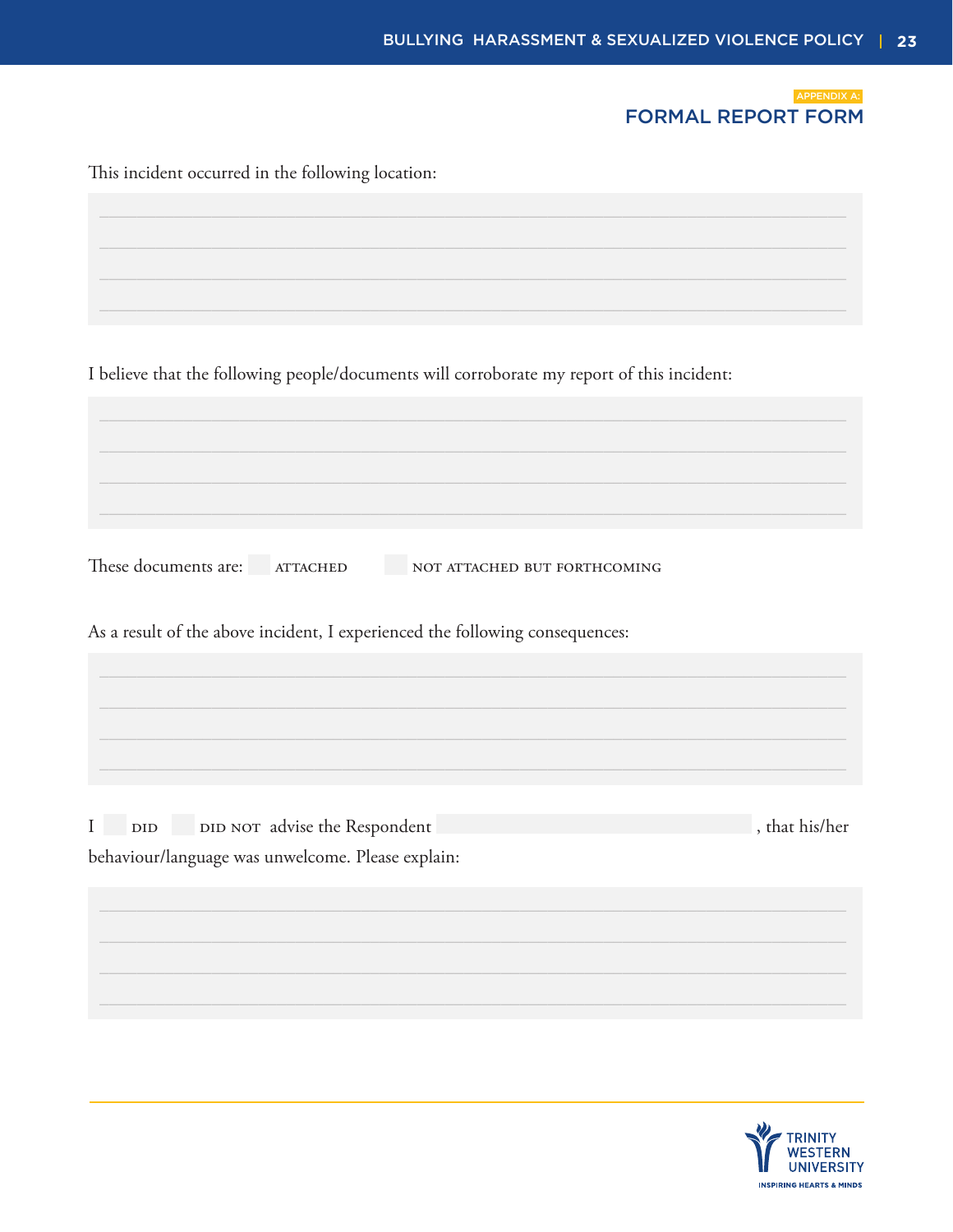## FORMAL REPORT FORM

| As a resolution to this incident, I request the following: |
|------------------------------------------------------------|
|                                                            |
|                                                            |
|                                                            |

I have read the confidentiality provisions as set out in the TWU Bullying and Harassment Policy / Sexualized Violence Policy. I agree to abide by these provisions and understand that a breach of confidentiality contravenes the Policy and is subject to disciplinary action.

| Signed at |        |  | , British Columbia, |
|-----------|--------|--|---------------------|
| this      | day of |  |                     |

Complainant's signature

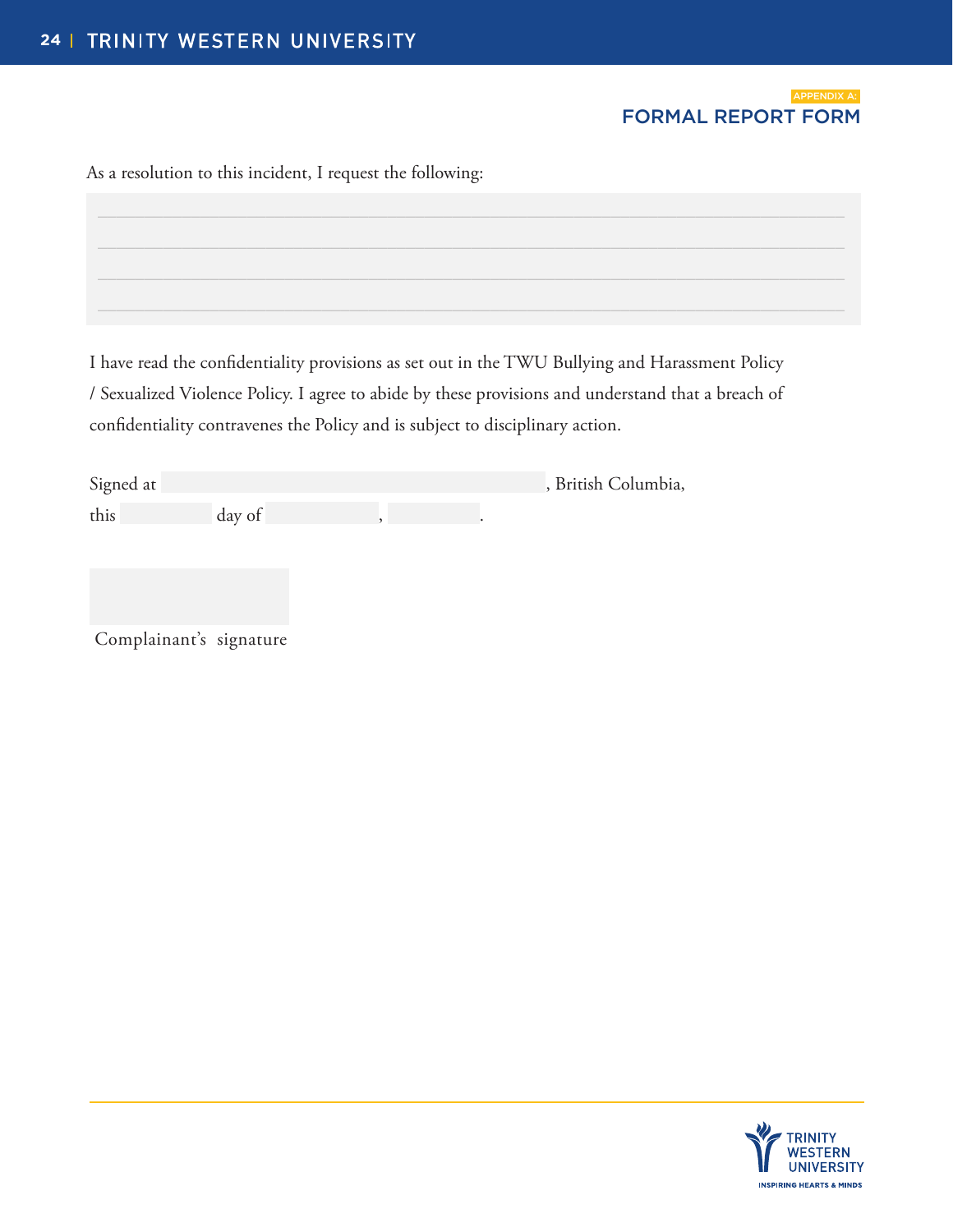### APPENDIX B:

## RESPONSE TO FORMAL REPORT FORM

### BULLYING AND HARASSMENT, AND SEXUALIZED VIOLENCE: PROCEDURES FOR FORMAL REPORTING, INVESTIGATION, AND DECISIONS

| I,                                          | (name of Respondent), have read the Complaint of |        |                                                                           |                                                                                                                                     |          |
|---------------------------------------------|--------------------------------------------------|--------|---------------------------------------------------------------------------|-------------------------------------------------------------------------------------------------------------------------------------|----------|
|                                             |                                                  |        | (name of Complainant), dated the<br>day                                   |                                                                                                                                     |          |
| of                                          |                                                  |        |                                                                           | alleging that I have harassed him/her in contravention of Trinity Western                                                           |          |
|                                             |                                                  |        | University's Bullying and Harassment Policy / Sexualized Violence Policy. |                                                                                                                                     |          |
|                                             |                                                  |        |                                                                           |                                                                                                                                     |          |
|                                             |                                                  |        |                                                                           | I understand that it is my right to be accompanied by a support person of choice, including legal counsel,                          |          |
| at any stage of this Complaint.             |                                                  |        |                                                                           |                                                                                                                                     |          |
|                                             |                                                  |        |                                                                           |                                                                                                                                     |          |
| My response to the allegation against me by |                                                  |        |                                                                           |                                                                                                                                     | (name of |
| Complainant) on the                         |                                                  | day of |                                                                           | is as follows:                                                                                                                      |          |
|                                             |                                                  |        |                                                                           | (Each allegation should be responded to on a separate Response form. If extra space is required, please attach supplemental pages.) |          |
|                                             |                                                  |        |                                                                           |                                                                                                                                     |          |
|                                             |                                                  |        |                                                                           |                                                                                                                                     |          |
|                                             |                                                  |        |                                                                           |                                                                                                                                     |          |
|                                             |                                                  |        |                                                                           |                                                                                                                                     |          |
|                                             |                                                  |        |                                                                           |                                                                                                                                     |          |
|                                             |                                                  |        |                                                                           |                                                                                                                                     |          |
|                                             |                                                  |        |                                                                           |                                                                                                                                     |          |
|                                             |                                                  |        |                                                                           |                                                                                                                                     |          |
|                                             |                                                  |        |                                                                           |                                                                                                                                     |          |
|                                             |                                                  |        |                                                                           |                                                                                                                                     |          |
|                                             |                                                  |        |                                                                           |                                                                                                                                     |          |
|                                             |                                                  |        |                                                                           |                                                                                                                                     |          |
|                                             |                                                  |        |                                                                           |                                                                                                                                     |          |
|                                             |                                                  |        |                                                                           |                                                                                                                                     |          |

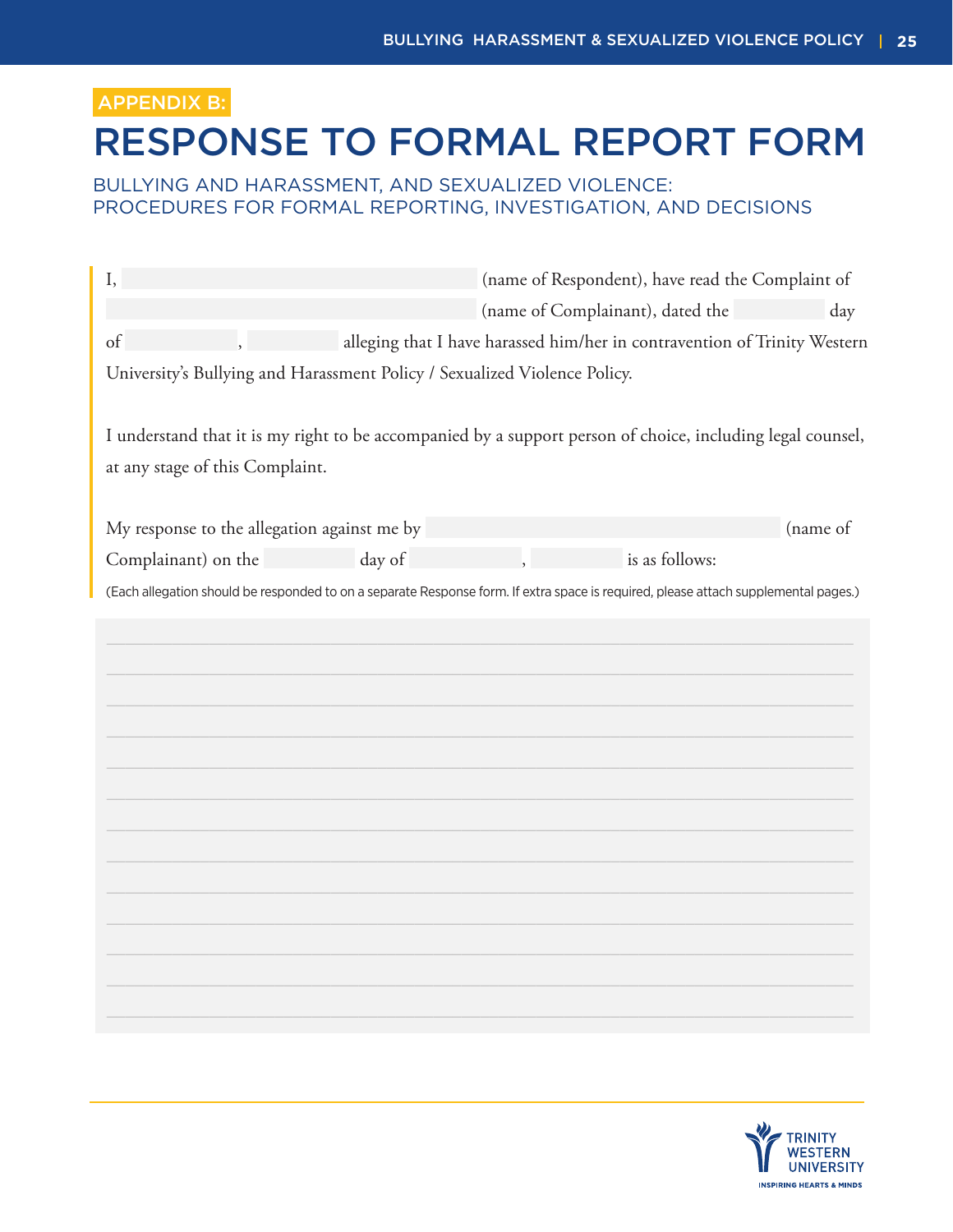## RESPONSE TO FORMAL REPORT FORM

I believe that the following people/documents will corroborate my response

These documents are: <br> ATTACHED NOT ATTACHED BUT FORTHCOMING I was / was not advised by the Complainant,  $\blacksquare$ alleged behaviour/language was unwelcome. Please explain:  $\_$  , and the set of the set of the set of the set of the set of the set of the set of the set of the set of the set of the set of the set of the set of the set of the set of the set of the set of the set of the set of th  $\_$  , and the set of the set of the set of the set of the set of the set of the set of the set of the set of the set of the set of the set of the set of the set of the set of the set of the set of the set of the set of th  $\_$  , and the set of the set of the set of the set of the set of the set of the set of the set of the set of the set of the set of the set of the set of the set of the set of the set of the set of the set of the set of th  $\_$  , and the set of the set of the set of the set of the set of the set of the set of the set of the set of the set of the set of the set of the set of the set of the set of the set of the set of the set of the set of th  $\_$  , and the set of the set of the set of the set of the set of the set of the set of the set of the set of the set of the set of the set of the set of the set of the set of the set of the set of the set of the set of th  $\_$  , and the set of the set of the set of the set of the set of the set of the set of the set of the set of the set of the set of the set of the set of the set of the set of the set of the set of the set of the set of th  $\_$  , and the set of the set of the set of the set of the set of the set of the set of the set of the set of the set of the set of the set of the set of the set of the set of the set of the set of the set of the set of th  $\_$  , and the set of the set of the set of the set of the set of the set of the set of the set of the set of the set of the set of the set of the set of the set of the set of the set of the set of the set of the set of th  $\_$  , and the set of the set of the set of the set of the set of the set of the set of the set of the set of the set of the set of the set of the set of the set of the set of the set of the set of the set of the set of th  $\_$  , and the set of the set of the set of the set of the set of the set of the set of the set of the set of the set of the set of the set of the set of the set of the set of the set of the set of the set of the set of th

I have read the confidentiality provisions as set out in the TWU Bullying and Harassment Policy / Sexualized Violence Policy. I agree to abide by these provisions and understand that a breach of confidentiality contravenes the Policy and is subject to disciplinary action.

| Signed at |        |  | , British Columbia, |
|-----------|--------|--|---------------------|
| this      | day of |  |                     |

Respondent's signature

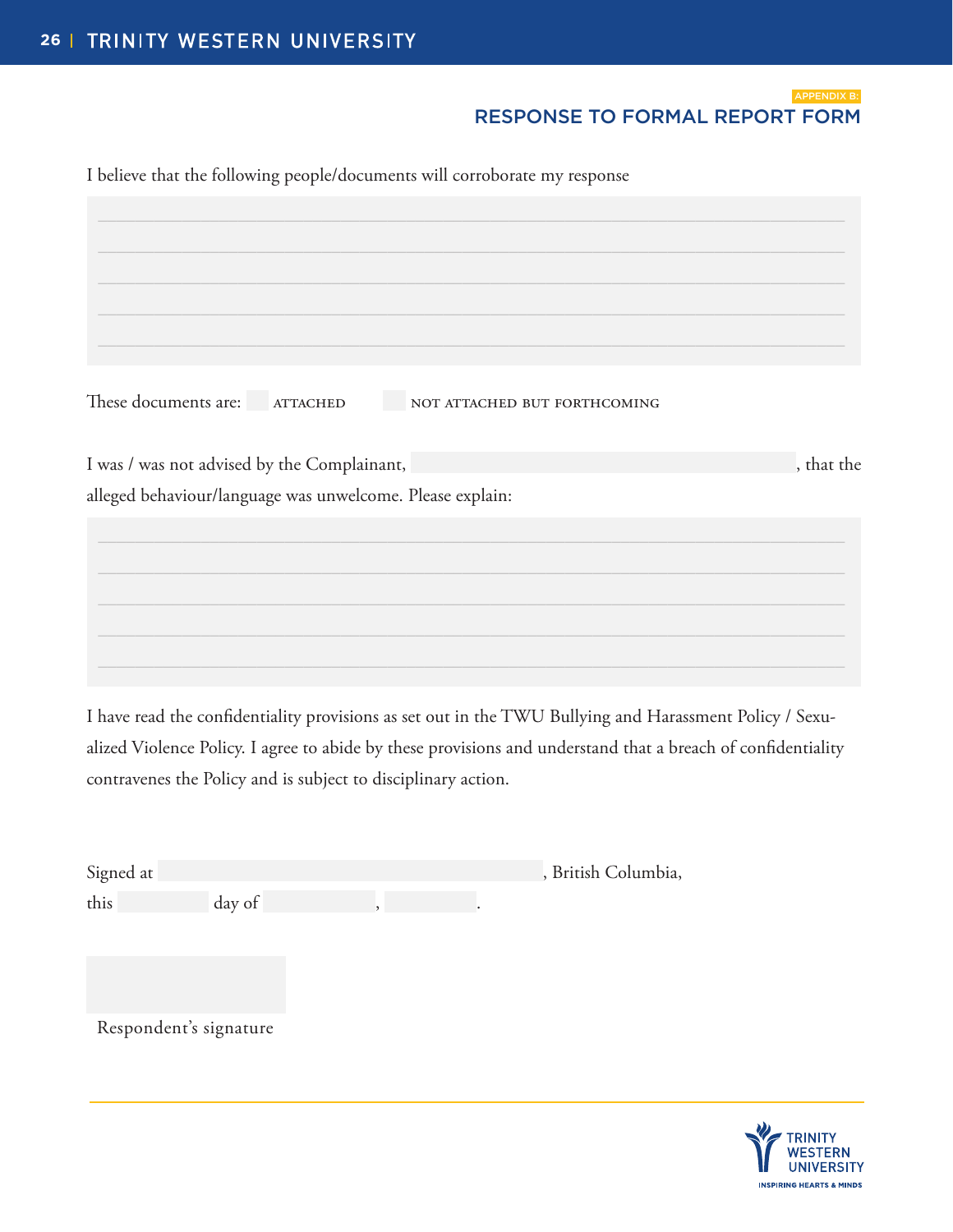# **OUTCOMES** APPENDIX C:

### **A. RELEVANT FACTORS**

In determining Outcomes resulting from a substantiated allegation of Bullying and Harassment or Sexualized Violence, the SHO and the appropriate authority for the Respondent's area will consider all relevant factors, including but not limited to the following:

- **1.** Findings regarding the degree and nature of the harm
- **2.** The Complainant's statement of the impact of the harm upon self and others
- **3.** Whether this was a single or repeated act
- **4.** If applicable, the relationship between the Complainant and the Respondent
- **5.** Whether earlier attempts to correct the behaviour failed
- **6.** History, if any, of substantiated complaints against the Respondent
- **7.** Whether there was retaliation against the Complainant
- **8.** The need to prevent any future actions towards the Complainant or others
- **9.** The interests of the University community
- **10.** The Respondent's willingness to participate in the proceedings and take responsibility for actions
- **11.** Other relevant factors

### **B. POTENTIAL OUTCOMES**

The following or a combination of the following may be recommended or imposed Outcomes if the Formal Report is substantiated. However, it is recognized that some of the below may not be suitable for incidents of sexualized violence:

- **1.** Mediation between the Complainant and the Respondent
- **2.** Sensitivity awareness training
- **3.** Verbal or written warning, with documentation in the Respondent's file
- **4.** Review and modification of policy, procedures, and practices

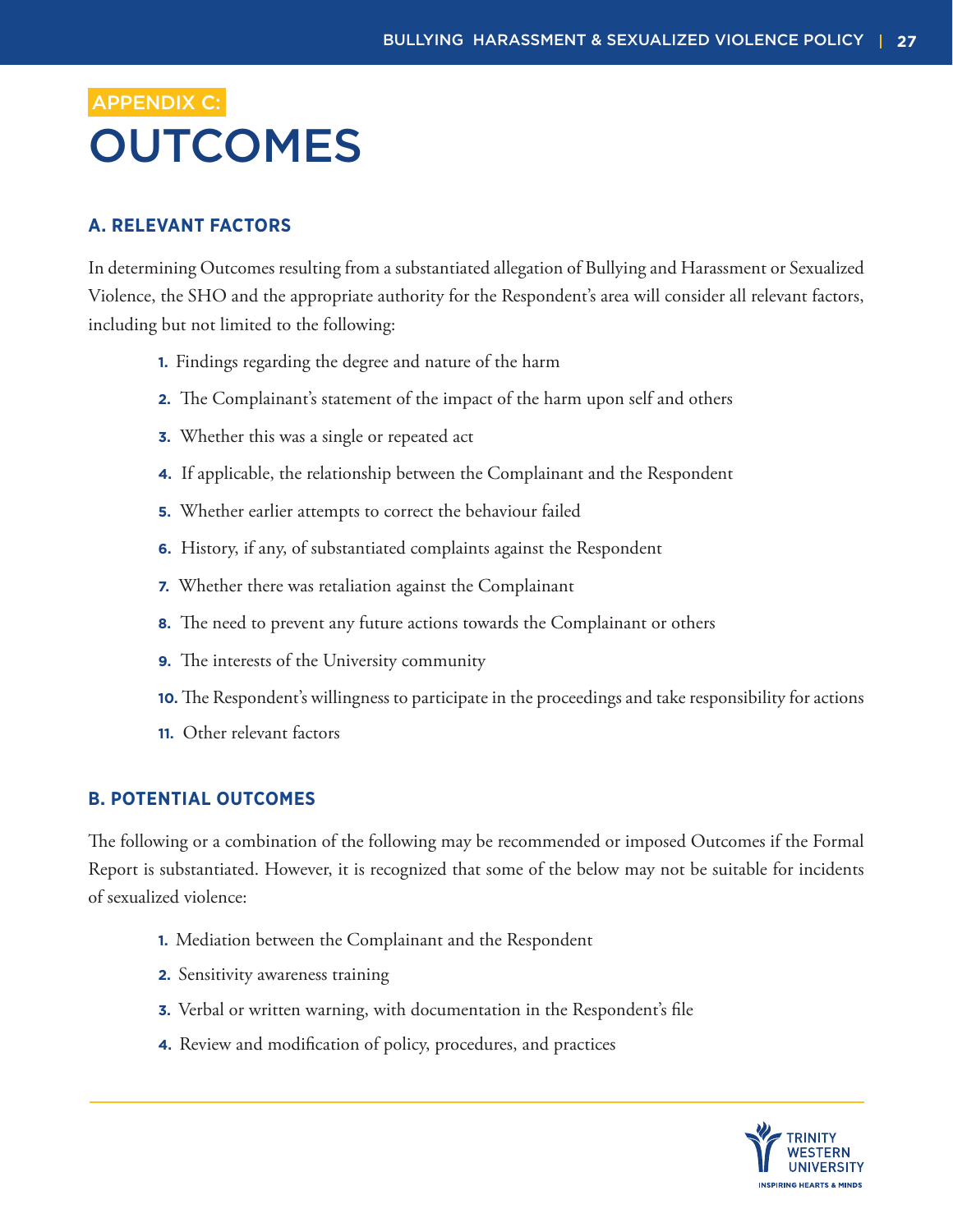- **5.** No-contact directive
- **6.** Behavioural contract
- **7.** Written, verbal, and/or public apology
- **8.** Participation in an alternative dispute-resolution process
- **9.** Referral and/or counselling requirement
- **10.** Community service
- **11.** Residence relocation or eviction
- **12.** Continuous monitoring of the situation
- **13.** Reassignment of working arrangements and/or demotion;
- **14.** Transfer from faculty/class or working group
- **15.** Removal of privileges
- **16.** Temporary suspension
- **17.** Termination of employment or expulsion from the University
- **18.** Other actions or strategies designed to eliminate and/or prevent harassment, or to support the well-being and success of persons affected by sexualized violence

If the Formal Report is not substantiated, there still may exist a conflict or problem that needs to be addressed. Upon reviewing the investigation file, the SHO may find it appropriate, considering all the evidence, to make recommendations to the appropriate area authority for corrective or restorative outcomes in order to develop or rebuild a positive work or study environment. Such outcomes could include any one or more of the following:

- **1.** Mediation between the Complainant and Respondent (or other parties)
- **2.** Mandatory education and training for an individual or group
- **3.** Sensitivity awareness training
- **4.** Review and modification of policies and procedures, and/or establishment of other work practices
- **5.** Counselling
- **6.** Other strategies designed to eliminate and/or prevent harassment, or to support the well- being and success of persons affected by sexualized violence